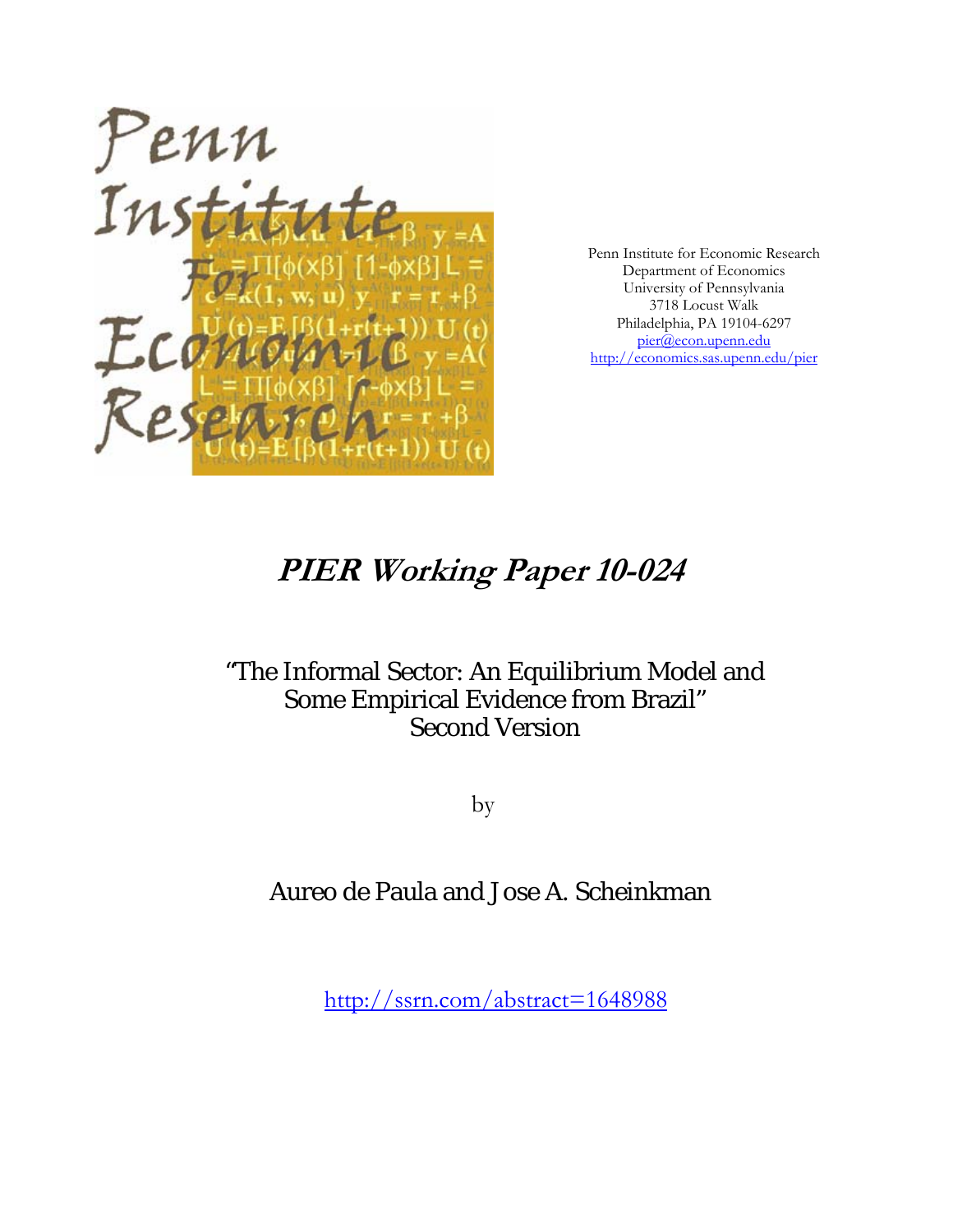# The Informal Sector: An Equilibrium Model and Some Empirical Evidence from Brazil<sup>∗</sup>

Áureo de Paula<sup>†</sup>

José A. Scheinkman  $\pm$ 

University of Pennsylvania

Princeton University and NBER

‡Department of Economics, Princeton University, Princeton, NJ 08544. E-mail: joses@princeton.edu

<sup>∗</sup>Most of this paper appeared previously as part of our manuscript The Informal Sector. We thank Joana Monteiro and Juliano Assuncão for helping us with the ECINF dataset and its methodology. We also thank Julio Cacho, Paulo Natenzon, Justinas Pelenis and Glen Weyl for research assistance. We benefited from comments by seminar participants at several institutions and conferences and especially from conversations with William Maloney, Nicola Persico and Ken Wolpin. This material is based upon work supported by the National Science Foundation under Award Numbers SES0350770 and SES0718407. Portions of this work were done while José Scheinkman was a Fellow of the John Simon Guggenheim Memorial Foundation.

<sup>†</sup>Department of Economics, University of Pennsylvania, Philadelphia, PA 19104. E-mail: aureo@sas.upenn.edu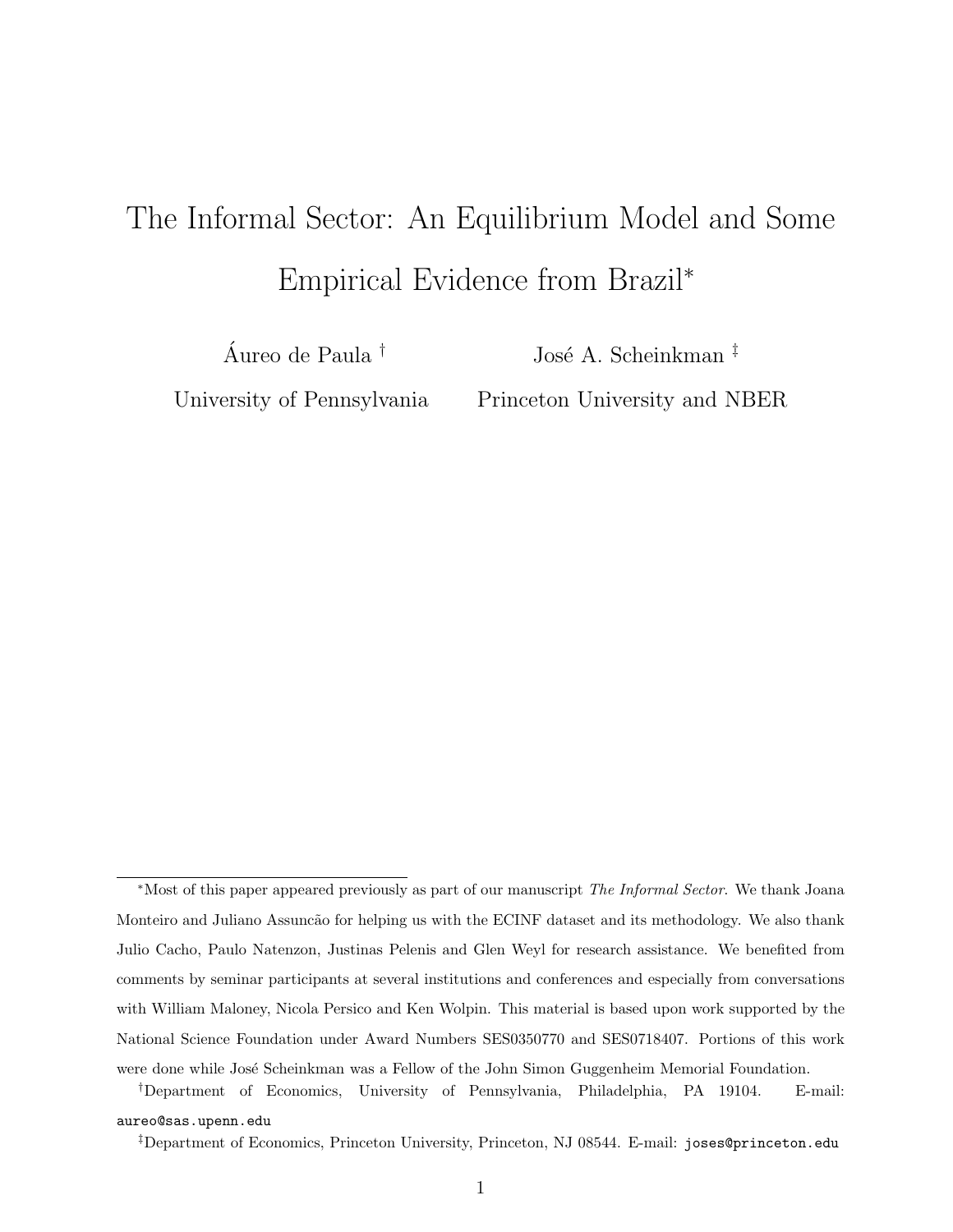# The Informal Sector: An Equilibrium Model and Some Empirical Evidence from Brazil

#### **ABSTRACT**

We test implications of a simple equilibrium model of informality using a survey of  $48,000+$  small firms in Brazil. In the model, agent's ability to manage production differ and informal firms face a higher cost of capital and limitation on size, although these informal firms avoid tax payments. As a result, informal firms are managed by less able entrepreneurs, are smaller, and employ a lower capital-labor ratio. The model predicts that the interaction of an index of observable inputs to entrepreneurial ability and formality is positively correlated with firm size, which we verify in the data. Using the model, we estimate that informal firms in our dataset faced at least 1.3 times the cost of capital of formal firms. JEL Codes: H2, H3, K4.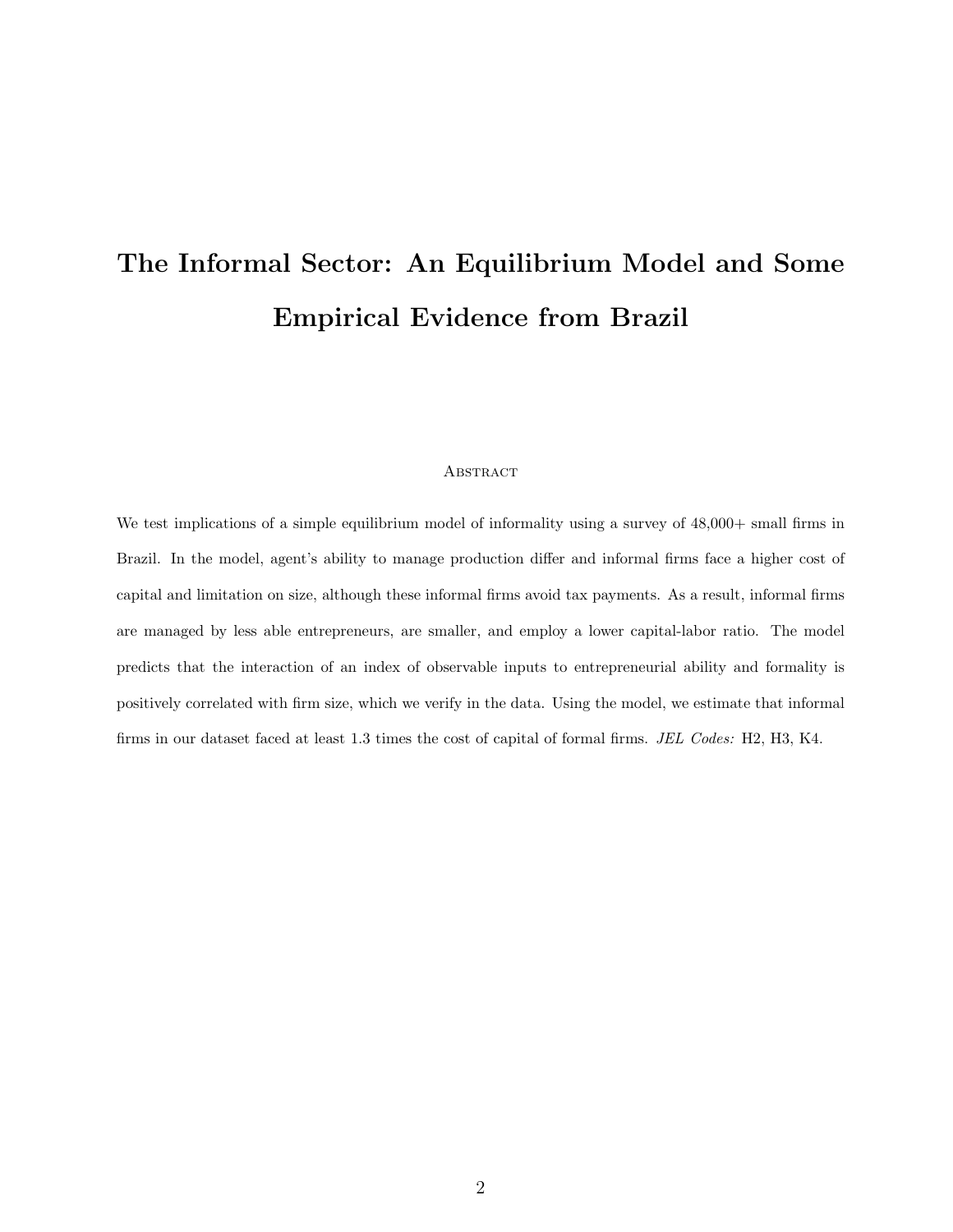## 1 Introduction

In this paper, we construct a simple equilibrium model of informality and test the implications of this model using a survey of 48,000+ small firms in Brazil.

Our model is a variant of Lucas [12] and Rauch [16]. In the model, informality is defined as tax avoidance. Firms in the informal sector avoid paying taxes but have a limit on size. Firms use capital and labor, and informal firms face a higher cost of funds. This higher cost of capital for informal activities has been emphasized by DeSoto [4] who observed that because the right to assets held by the poor are not typically well documented "these assets cannot readily be turned into capital...[and] cannot be used as collateral for a loan...".<sup>1</sup> Agents differ in their managerial abilities. As in Rauch [16], agents with low managerial ability become workers and those with highest ability become formal managers, with an intermediate group running informal firms. Managers with more ability would naturally run larger firms and employ more capital; for this reason they choose to join the formal sector, where they do not face size limits and face a lower cost of capital. The lower cost of capital also leads formal managers to choose a higher capital-labor ratio than informal entrepreneurs.<sup>2</sup>

The marginal firm trades off the cost of paying taxes versus the higher cost of capital and the scale limitations of informal firms. As a result, the marginal firm employs less capital and labor in the informal sector than it would employ if it joined the formal sector. Thus, as in Rauch [16], Fortin *et al.* [6] or Dabla-Norris *et al.* [2], a size gap develops. Managers that are slightly more efficient than the manager of the marginal informal firm employ discretely larger amounts of capital and labor. In this class of models, entrepreneurs that operate in the informal sector are too inefficient to benefit from the lower capital costs and scale economies

<sup>1</sup>DeSoto [4], p.5-6. DeSoto [3] estimates that in June/85, informal firms in Lima (Peru) faced a nominal interest rate of 22% per-month, while formal firms paid only 4.9% per month. We estimate a much smaller, but still significant, difference in capital costs between informal and formal firms in our sample. Straub [18] develops a model in which a dual credit system arises in equilibrium.

<sup>&</sup>lt;sup>2</sup>Informal firms may also face lower labor costs, because their workers avoid some labor taxes. This would induce even larger differences in capital-labor ratios.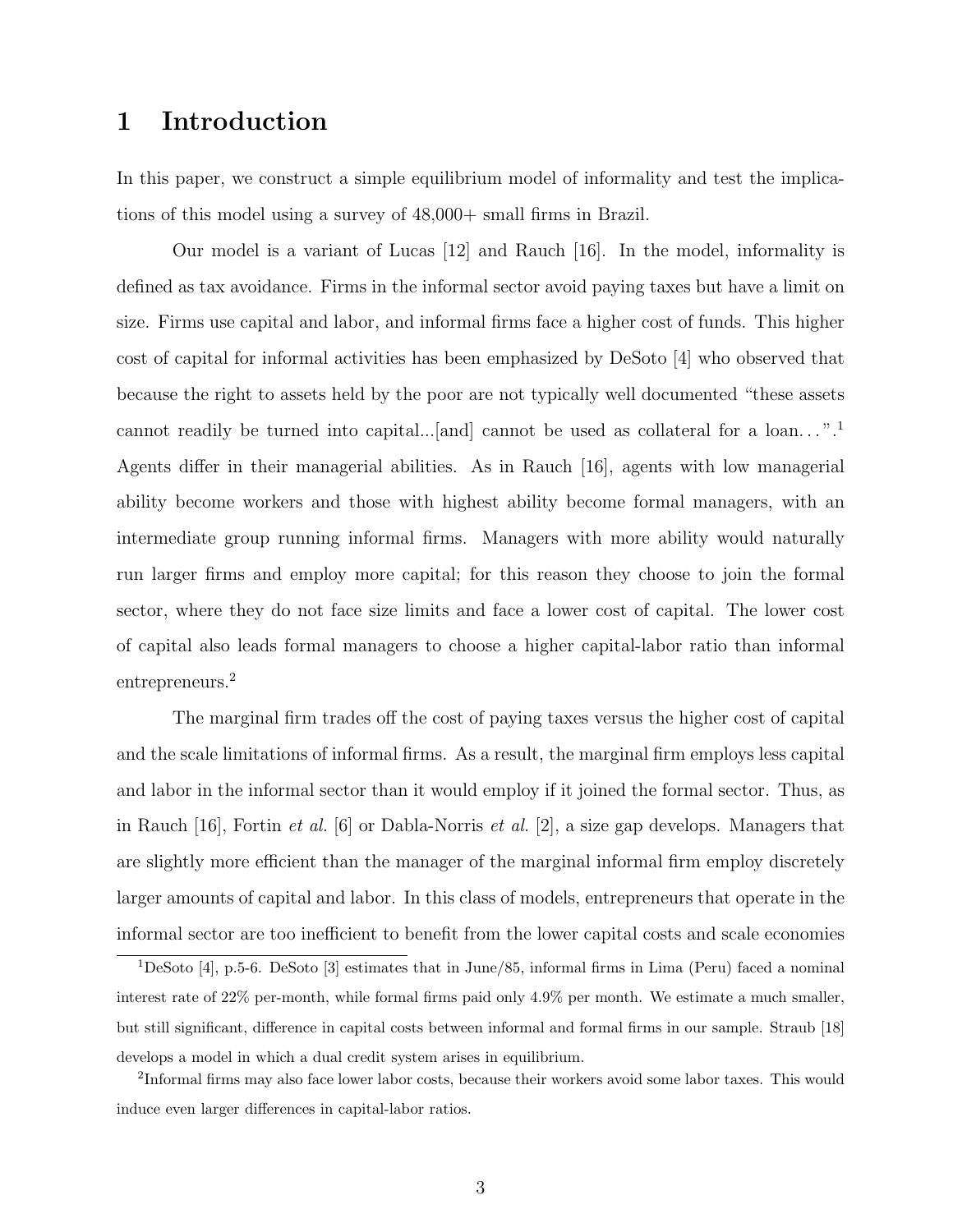afforded to formal entrepreneurs.<sup>3</sup>

Although we do not formally test this equilibrium model, several of its implications are supported by our empirical analysis on Brazilian data. Formalization is positively correlated with the size of firms and measures of the quality of the entrepreneurial input. Even after controlling for our (imperfect) measures of quality of an entrepreneur, formalization is correlated with a firm's capital-labor ratio or investment per worker. In addition, after controlling for the quality of the entrepreneur, formalization is correlated with higher profits. Finally, although our model assumes that all workers receive the same wage, in our data, after controlling for characteristics of the firm, formalization is correlated with higher wages. The correlation of formalization with higher wages and profits is an indication that informal firms produce less value added even after controlling for the entrepreneur's quality, although it is possible that we are simply missing important aspects of quality.

The model predicts a correlation between manager's ability and size of firm. If we could measure ability perfectly, formality should give no additional information concerning size, once we condition on a manager's ability. However, ability is not observable and only variables imperfectly correlated with a manager's ability, such as his educational achievement, are observable. We prove that a regression of the size of a firm on observed variables that are positively correlated with ability and the interaction of this variable and formality should produce positive coefficients. This implication is supported by our empirical results. We also use the model to estimate the relative capital cost of informal and formal firms.

The model in this paper does not aim at providing a complete explanation for informality. It overlooks many other reasons for choosing informality such as regulations, labor taxes, the minimum-wage, or the informality of a firm's clients or suppliers.<sup>4</sup> It also ignores that formal firms have greater access to the legal system and other civic institutions. There

<sup>3</sup>This implication is supported by the results from a survey of informal Mexican firms conducted by David Mckenzie and Christopher Woodruff that is reported in Fajnzylber *et al* [5], where 75% of the respondents reported that they were too small to make it worth their while to become formal.

<sup>4</sup>Some evidence actually indicates that minimum wages may be as binding (if not more) in the informal sector than in the formal segment of the economy in Latin America (see Maloney and Mendez [14]). On the role of value added taxes in creating informality chains see de Paula and Scheinkman [15]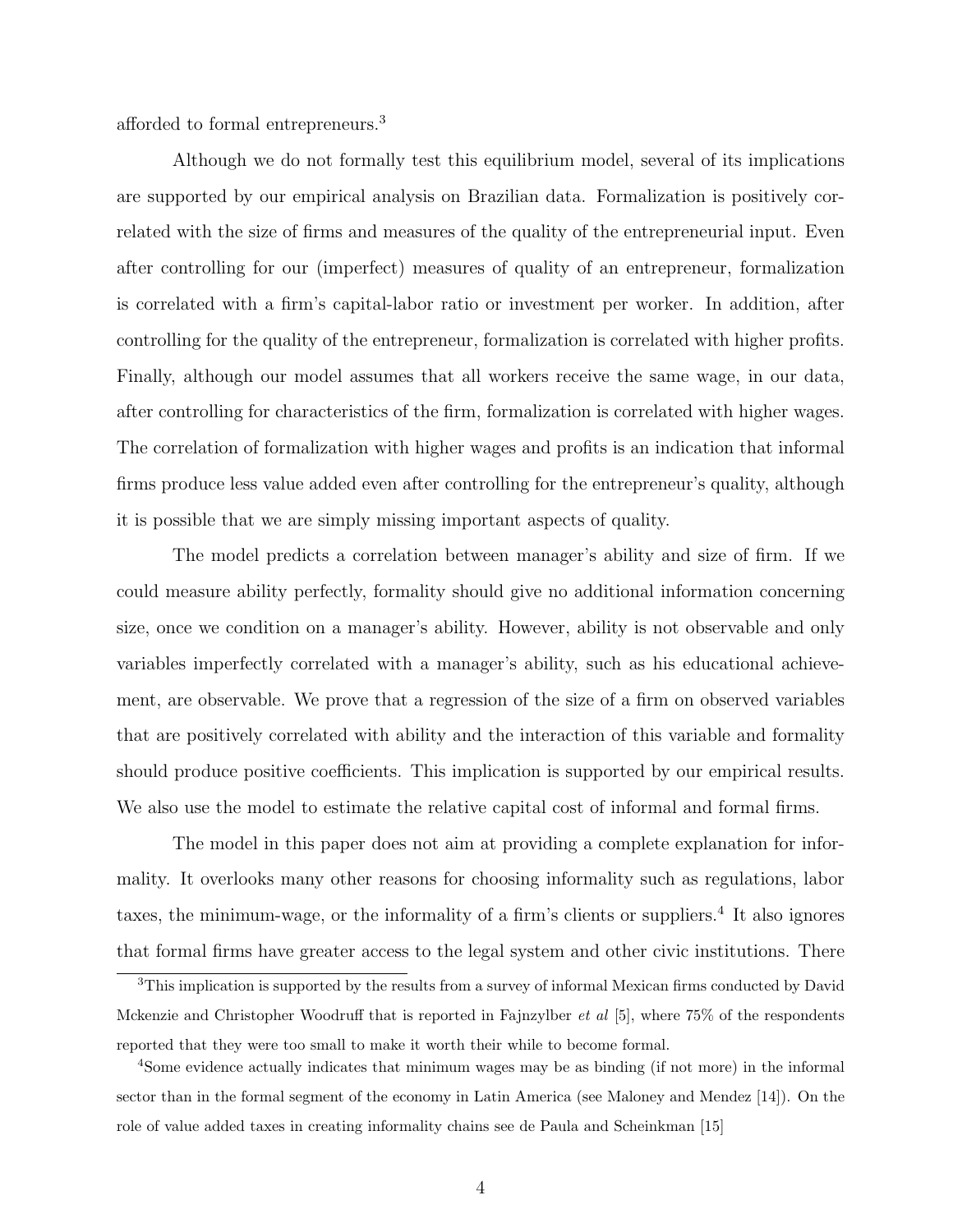is also a vast literature on labor informality, which is not addressed in this paper. Finally, our model ignores partial compliance: firms either pay their taxes in full or not at all. This matches our data, which only provides binary information on formalization.

Related papers on informality include Loayza [11], Johnson et al. [9] and Friedman et al. [7], who provide evidence of an association between the size of the underground economy and higher taxes, more labor market restrictions, and poorer institutions (bureaucracy, corruption and legal environment). Assunção and Monteiro [10] and Fajnzylber *et al.* [5] use an earlier (1997) version of the survey that we employ in this paper. Both papers explore the institution of the federal SIMPLES, which simplified and reduced rates for tax compliance for small firms in Brazil. Although our empirical results speak to a different set of questions, uses data from a different year  $(2003)$  and a different definition for formalization,<sup>5</sup> their results largely agree with ours. They both find that enactment of SIMPLES increased formality. Fajnzylber et al. shows that formalization is associated with increased use of labor and capital, and with higher productivity, what agrees with the predictions of our model. They fail to obtain significant effects on formalization from access to formal credit markets.<sup>6</sup>

The remainder of this paper is organized as follows. In the next Section we develop a model of a single industry. Section 3 contains the empirical results obtained using data on informal firms in Brazil and Section 4 concludes.

<sup>6</sup>In our empirical work we use a broad interpretation of credit - 40% of those who claimed to have obtained loans (and 25% of the formal entrepreneurs that claimed loans) received their loans from non-bank sources. In addition, Fajnzylber et al. [5] focuses on firms created around the time of the introduction of the SIMPLES in 1996, just after the implementation of the Real stabilization program, when Brazilian credit markets where much less developed than in 2002.

 $5$ Assuncão and Monteiro [10] and Fajnzylber *et al.* [5] use municipal licensing as proxy for formalization instead tax registration, the measure we use. Junqueira and Monteiro recognize that tax registration would be a more appropriate indication of formalization, but opt for licensing because the question on tax registration was only asked for those who indicated that their firm had been "legally constituted" - that is, a contract had been registered with the proper authorities. We do not view this as a problem, since according to Brazilian law only legally constituted firms are eligible for tax registration.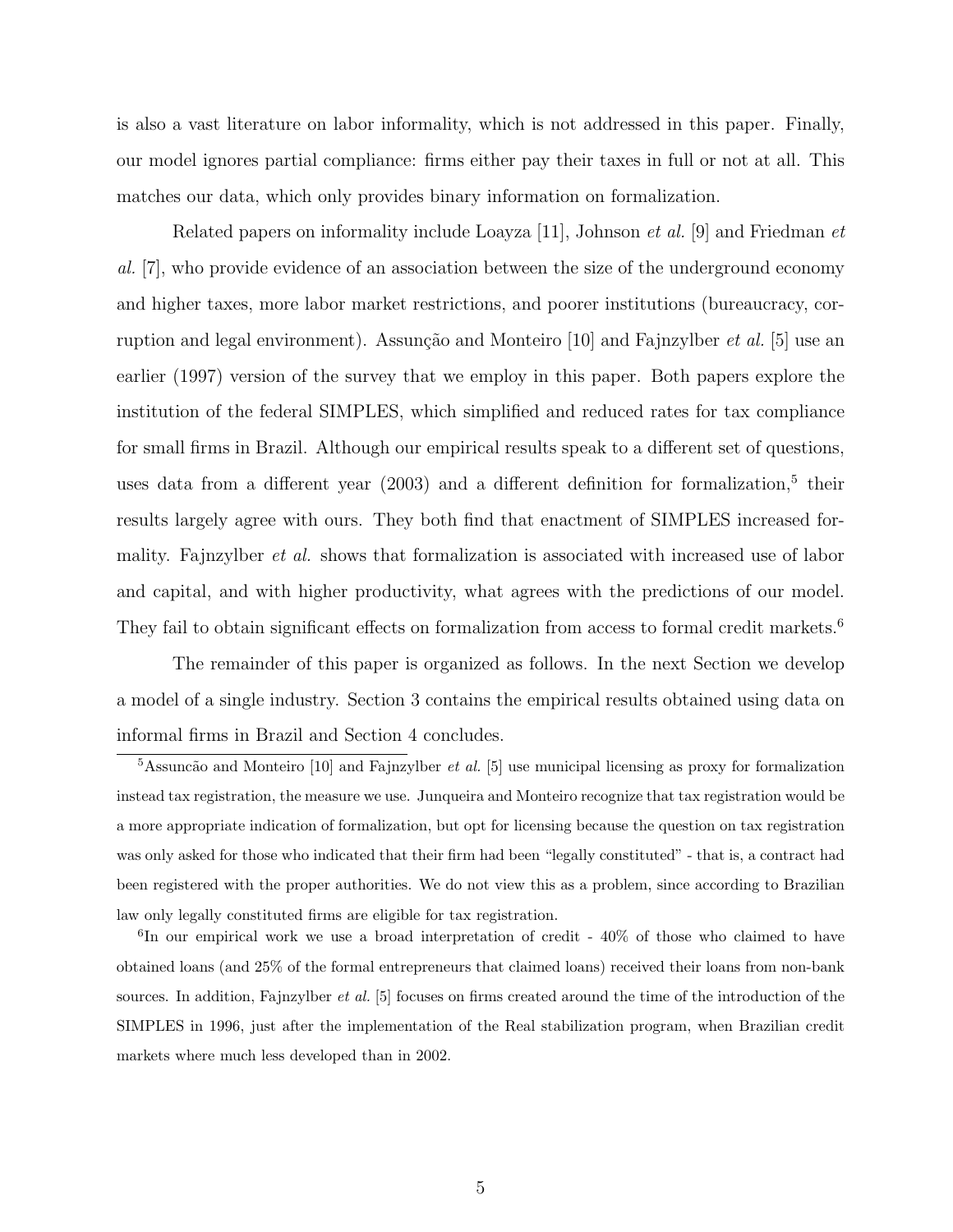### 2 A Model of Informality

We consider a continuum of agents parameterized by a scalar  $\theta \geq 0$  that determines an agent's quality as an entrepreneur, and that is distributed according to a probability density function  $g(\cdot)$ . All agents are equally productive as workers. Each agent chooses between becoming a worker, operating a firm in the formal sector or in the informal sector. We assume that the production functions in the two sectors are identical. If an entrepreneur of quality  $\theta$  employs l workers and k units of capital, output equals  $y = \theta k^{\alpha} l^{\beta}$ , with  $\alpha, \beta > 0$ and  $\alpha + \beta < 1$ .

A formal entrepreneur pays an *ad valorem* tax rate of  $\tau$  and faces a capital cost of  $r_f > 0$  per unit. An informal entrepreneur pays no taxes, but faces a capital cost of  $r_i \geq r_f$ . All workers receive the same wage w.

An informal entrepreneur, if detected by the authorities, loses all profit. The probability of being detected depends monotonically on the size of the firm. Though there are several possibilities for measuring the size of a firm - output, capital stock or labor force - we choose here to use the capital stock (which we identify in the empirical work as the value of installations), because we imagine the probability of detection as a function of the "visibility" of the firm. We write  $p(k)$  for the probability of detection. While a more general form for the function  $p$  can be adopted and our qualitative results are unchanged, we assume here, for simplicity, that:

$$
p(k) = 0, \text{ if } k \le k \tag{1}
$$

$$
= 1, \text{ if } k > \overline{k}, \tag{2}
$$

that is an informal firm cannot employ more than  $\overline{k}$  units of capital, but will not suffer any penalty when  $k \leq \overline{k}$ .

Hence the profit for an entrepreneur of quality  $\theta$  that chooses to be informal is given by

$$
\Pi_i(\theta, r_i) = \max_{l,k \le \overline{k}} \{ \theta l^{\beta} k^{\alpha} - w l - r_i k \},\tag{3}
$$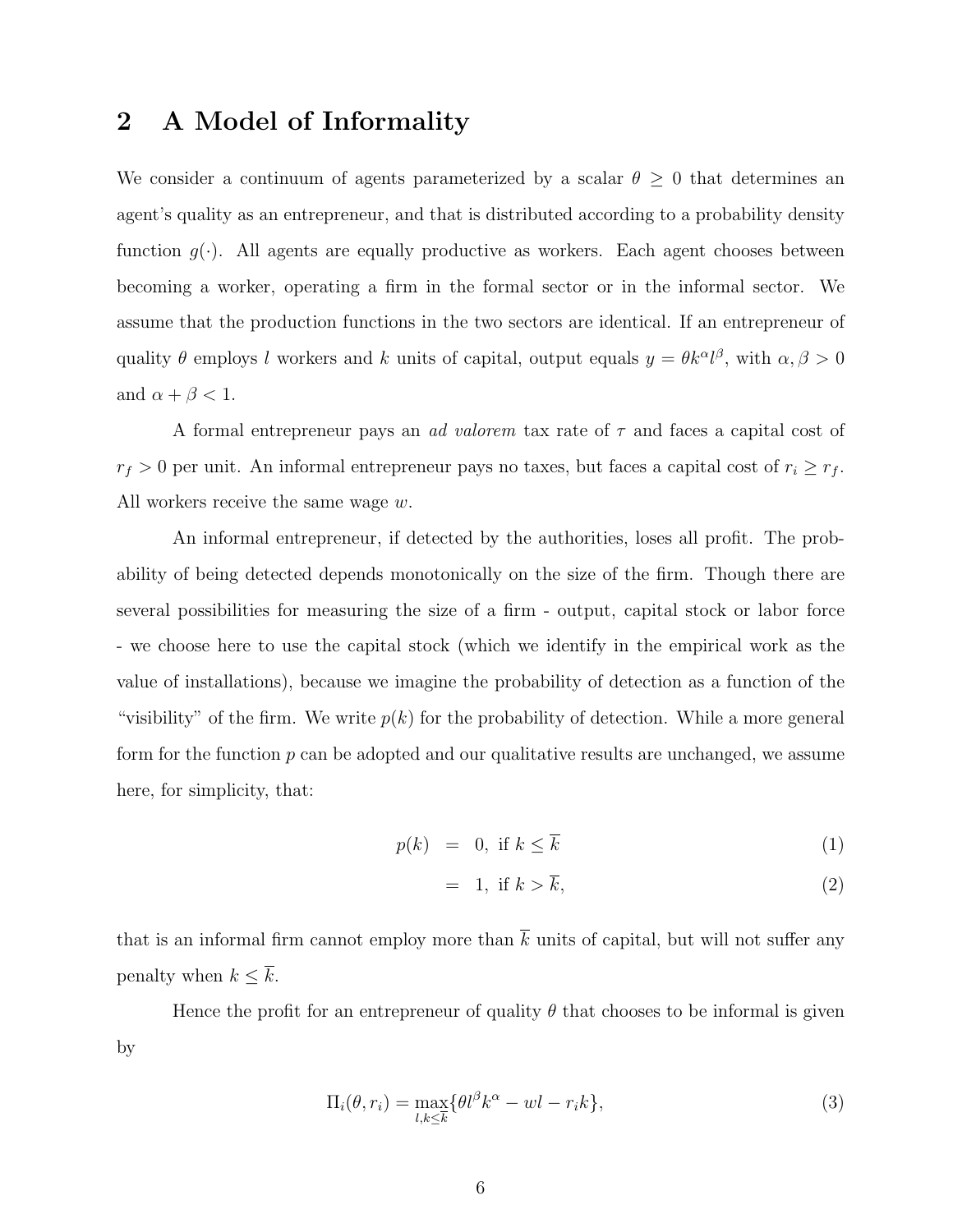whereas if he chooses to enter the formal sector profits are:

$$
\Pi_f(\theta, r_f) = \max_{l,k} \{ \theta (1 - \tau) l^{\beta} k^{\alpha} - w l - r_f k \}
$$
\n(4)

The capital-labor ratios of formal firms or informal firms that are unconstrained are proportional to the relative prices between labor and capital and independent of the entrepreneur's ability. Since  $r_i \geq r_f$ , unconstrained informal firms have a lower capital-labor ratio than formal firms. In addition, constrained informal firms have a lower capital-labor ratio than unconstrained informal firms. Hence the capital-labor ratios of informal firms are lower than that of the formal firms, the difference being bigger the larger is the difference in capital costs between informal and formal firms  $(r_i - r_f)$ . In Section 3 we provide evidence in favor of the predicted difference in capital-labor ratios between formal and informal firms.

The usual properties of profit functions guarantee that both  $\Pi_i$  and  $\Pi_f$  are convex functions of  $\theta$ , w and the respective cost of capital,  $r_i$  and  $r_f$ . Furthermore, the capital and labor choices of each type of entrepreneur are monotone. Using the first order conditions and the envelope theorem one obtains :

$$
\frac{d\Pi_f}{d\theta}(\theta) = \frac{\beta^{\beta/(1-\alpha-\beta)}\alpha^{\alpha/(1-\alpha-\beta)}(1-\tau)^{1/(1-\alpha-\beta)}}{r_f^{\alpha/(1-\alpha-\beta)} \times w^{\beta/(1-\alpha-\beta)}}\theta^{(\alpha+\beta)/(1-\alpha-\beta)},\tag{5}
$$

and that, for informal firms that are not constrained:

$$
\frac{d\Pi_i}{d\theta}(\theta) = \frac{\beta^{\beta/(1-\alpha-\beta)}\alpha^{\alpha/(1-\alpha-\beta)}}{r_i^{\alpha/(1-\alpha-\beta)} \times w^{\beta/(1-\alpha-\beta)}} \theta^{(\alpha+\beta)/(1-\alpha-\beta)},\tag{6}
$$

If  $1 - \tau \geq \left(\frac{r_f}{r}\right)$  $(r_f \over r_i)^{\alpha}$ , taxes are too low with respect to the capital cost wedge and every entrepreneur prefers to be formal. Since we are interested in the informal sector we assume from now on that  $1 - \tau < (\frac{r_f}{r_f})$  $(r_f \over r_i)^{\alpha}$ . In this case, every entrepreneur  $\theta$  for which the optimal choice in the informal sector is unconstrained will prefer to be informal. Let  $\theta$  be the lowest value of  $\theta$  for which an informal entrepreneur would choose a capital stock  $\bar{k}$ . For  $\theta > \underline{\theta}$  the informal entrepreneur would keep  $k = \overline{k}$  and, as a consequence, in this range:

$$
\frac{d\Pi_i}{d\theta}(\theta) = c\theta^{\beta/(1-\beta)},\tag{7}
$$

for some constant c. Comparison of this last expression with equation (5) above shows that there exists a unique  $\bar{\theta}$  such that  $\Pi_i(\theta) < \Pi_f(\theta)$  if and only if  $\theta > \bar{\theta}$ .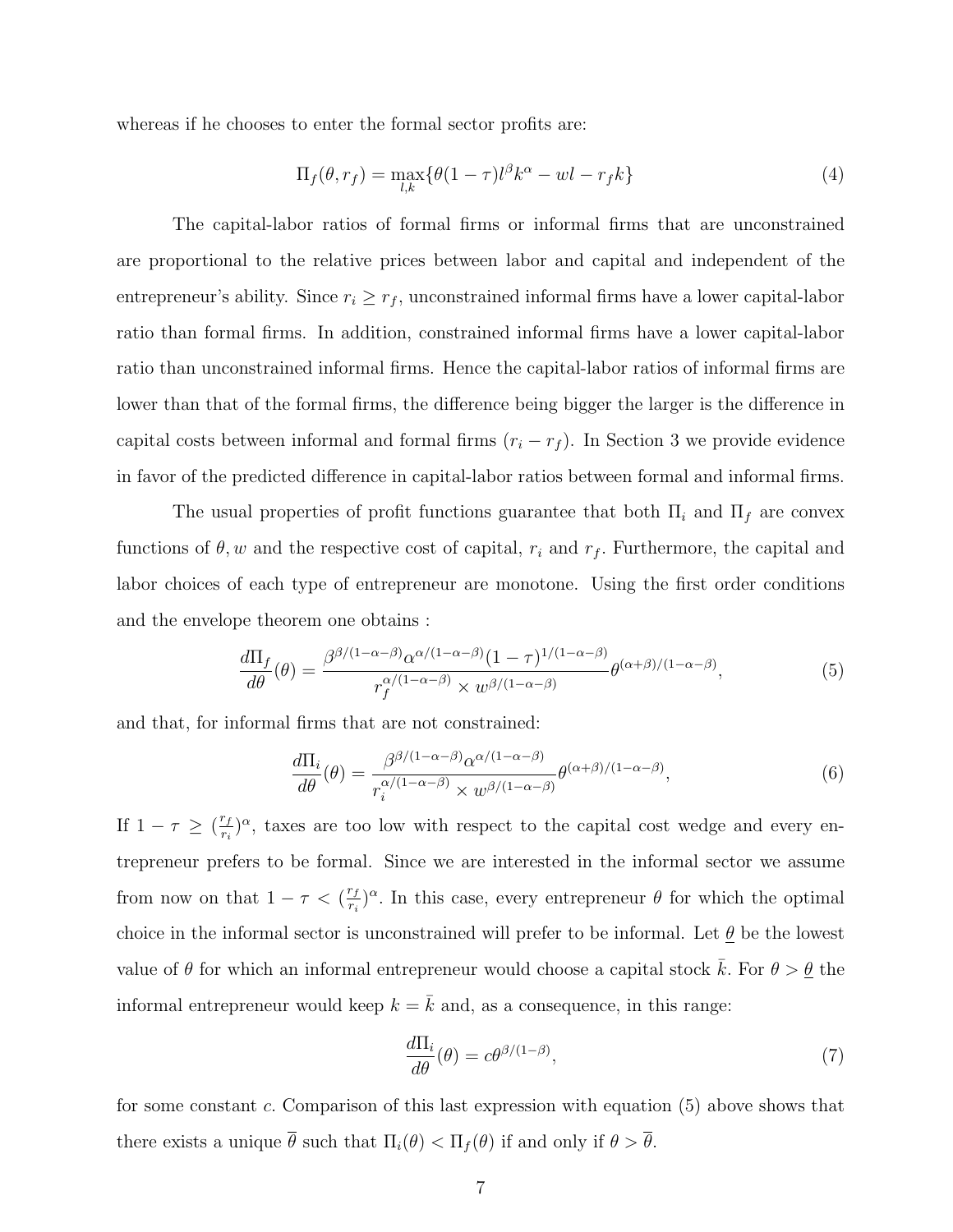Each agent also has the choice of becoming a worker and receive the market wage w. Usual arguments in this class of models guarantee the existence of unique occupational choice cutoff points  $(\hat{\theta} \text{ and } \overline{\theta})$ . They are implicitly defined by:

$$
\Pi_f(\overline{\theta}) = \Pi_i(\overline{\theta}) \tag{8}
$$

$$
\max\{\Pi_i(\hat{\theta}), \Pi_f(\hat{\theta})\} = w \tag{9}
$$

and optimal choices are:

 $\theta \leq \hat{\theta} \implies$  Worker;  $\theta \in (\hat{\theta}, \overline{\theta}] \implies$  Informal entrepreneur;  $\theta > \max{\{\overline{\theta}, \hat{\theta}\}} \implies$  Formal entrepreneur.

The determination of the cutoff points is illustrated in Figure 4. In the graph, we plot the optimal profit functions for formal and informal entrepreneurs by entrepreneurial ability and wage (at the equilibrium level). The cutoff between workers and informal entrepreneurs  $(\hat{\theta})$  occurs where wage equals the informal profit function and the cutoff between informal and formal entrepreneurs  $(\bar{\theta})$  occurs where the two profit functions intersect.

#### [Figure 1 here]

Since  $\Pi_i(0) = 0$  and  $\Pi_f(0) = 0$ ,  $\hat{\theta} > 0$ , whenever  $w > 0$ . However, if  $\bar{\theta} < \hat{\theta}$  then no entrepreneur would choose informality. In any case, the equilibrium in the labor market requires  $w$  to satisfy:

$$
\underbrace{\int_{\hat{\theta}(w)}^{\max\{\overline{\theta}(w),\hat{\theta}(w)\}}l_i(\theta;w)g(\theta)d\theta}_{\text{Demand for Labor}} + \int_{\max\{\overline{\theta}(w),\hat{\theta}(w)\}}^{\infty}l_f(\theta;w)g(\theta)d\theta}_{\text{Supply of Labor}}
$$

where the arguments remind the reader of the dependence of the cutoffs and labor demand on the level of wages. The existence of an equilibrium level of wages and cutoff points is straightforward. Workers, formal and informal firms will exist with positive probability as long as the support of g is large enough. Also, if  $\overline{k}$  is small enough then  $\overline{\theta} < \hat{\theta}$ . Furthermore if  $\theta$  is sufficiently large, an entrepreneur of quality  $\theta$  would choose the formal sector. Thus,  $\hat{\theta}$  is finite and formal firms always exist (provided the support of g is large enough).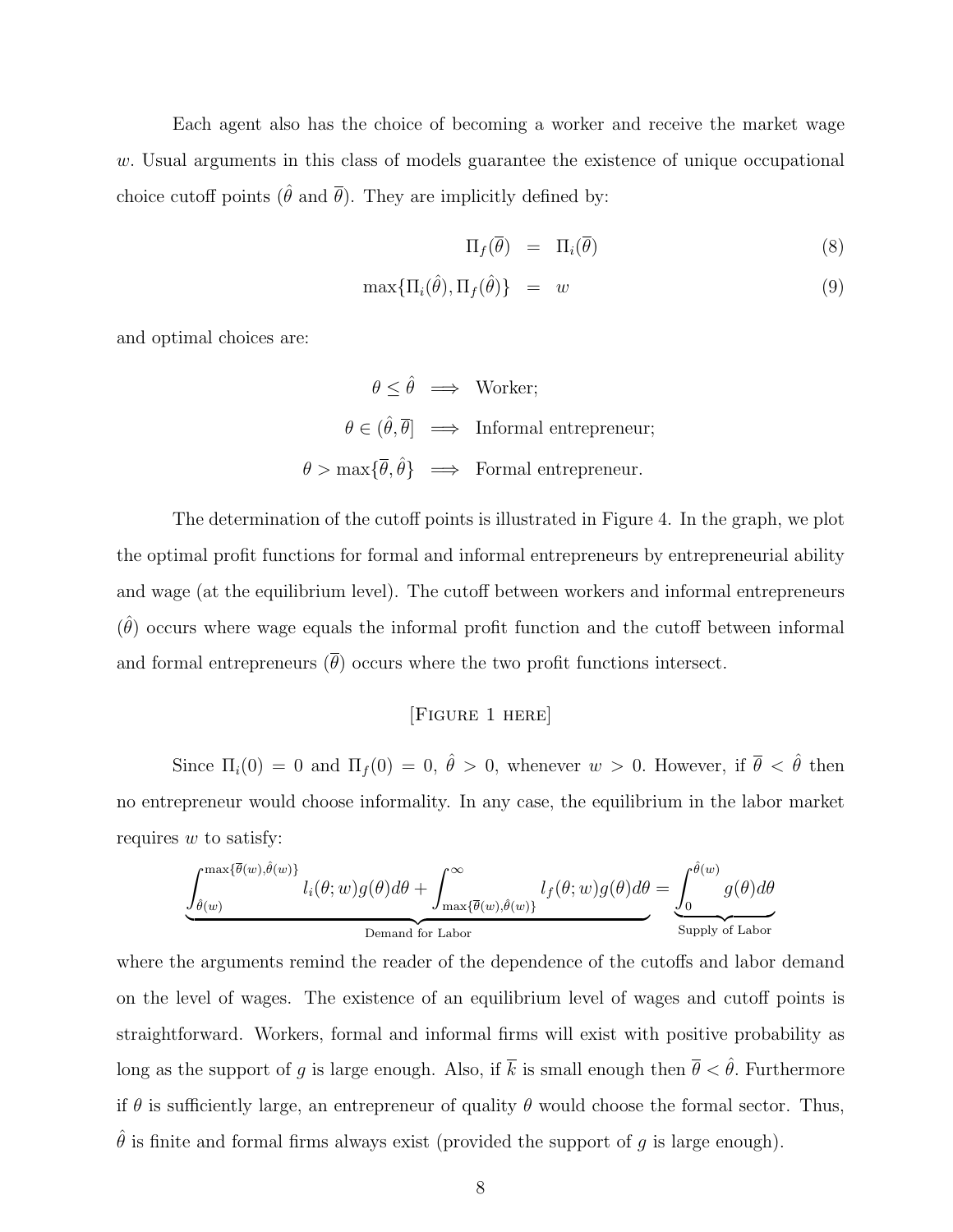The comparative statics in the model is complicated by the equilibrium effect on wages, but is in general quite straightforward. Suppose for instance that the cost of capital for informal firms  $r_i$  goes down. If wages do not decrease, the cutoff between formal and informal firms  $\bar{\theta}$  must go up. If wages decrease and  $\bar{\theta}$  actually goes down, the demand for labor by high  $\theta$  firms goes up. The demand by informal firms also goes up. In addition, some workers would find it attractive to become informal entrepreneurs, due to the lower wages and lower cost of capital for informal firms. Hence wages must go up, a contradiction. Hence a decrease in the cost of capital for informal entrepreneurs would always increase the cut off  $\bar{\theta}$ .

An implication of this model, which we explore empirically, is the existence of a discontinuity in the level of capital and labor employed at levels of productivity around  $\overline{\theta}$ . This discontinuity follows because an entrepreneur with ability just below  $\bar{\theta}$  chooses the informal sector and employs exactly  $\overline{k}$  units of capital, although the marginal product of capital exceeds his cost of capital. At a level just above  $\bar{\theta}$ , an entrepreneur chooses the formal sector and since he is now unconstrained, he would choose a level  $k >> \overline{k}$ . Furthermore, since we assumed that  $r_i(1-\tau)^{\frac{1}{\alpha}} < r_f$  and  $\Pi_i(\overline{\theta}) = \Pi_f(\overline{\theta})$  we have

$$
\Pi_i(\overline{\theta}) = \overline{\theta} l_f(\overline{\theta})^{\beta} k_f(\overline{\theta})^{\alpha} (1 - \tau) - w l_f(\overline{\theta}) - r_f k_f(\overline{\theta}) \qquad (\equiv \Pi_f(\overline{\theta}))
$$
  

$$
< \overline{\theta} l_f(\overline{\theta})^{\beta} k_f(\overline{\theta})^{\alpha} (1 - \tau) - w l_f(\overline{\theta}) - r_i k_f(\overline{\theta}) (1 - \tau)^{1/\alpha}
$$

where the inequality follows because  $r_i(1-\tau)^{\frac{1}{\alpha}} < r_f$ . This suggests that an informal entrepreneur would attain higher profits if she were free to employ  $l = l_f(\overline{\theta})$  and  $k =$  $k_f(\overline{\theta})(1-\tau)^{1/\alpha}$ . Consequently, it should be the case that  $k_f(\overline{\theta})(1-\tau)^{1/\alpha} > \overline{k}$  and

$$
\left(\frac{\overline{\theta}(1-\tau)\beta k_f(\overline{\theta})^{\alpha}}{w}\right)^{1/(1-\beta)} > \left(\frac{\overline{\theta}\beta\overline{k}^{\alpha}}{w}\right)^{1/(1-\beta)}.\tag{10}
$$

The left (right) hand side of equation (10) is exactly the labor demand by a formal (informal) entrepreneur with quality  $\bar{\theta}$ . Hence labor demand also jumps up in the transition to formality. Thus our model predicts a "gap" in the capital and labor employed by firms near the the formalization threshold  $\bar{\theta}$ . This discontinuity is illustrated in Figure 2.

#### [Figure 2 here]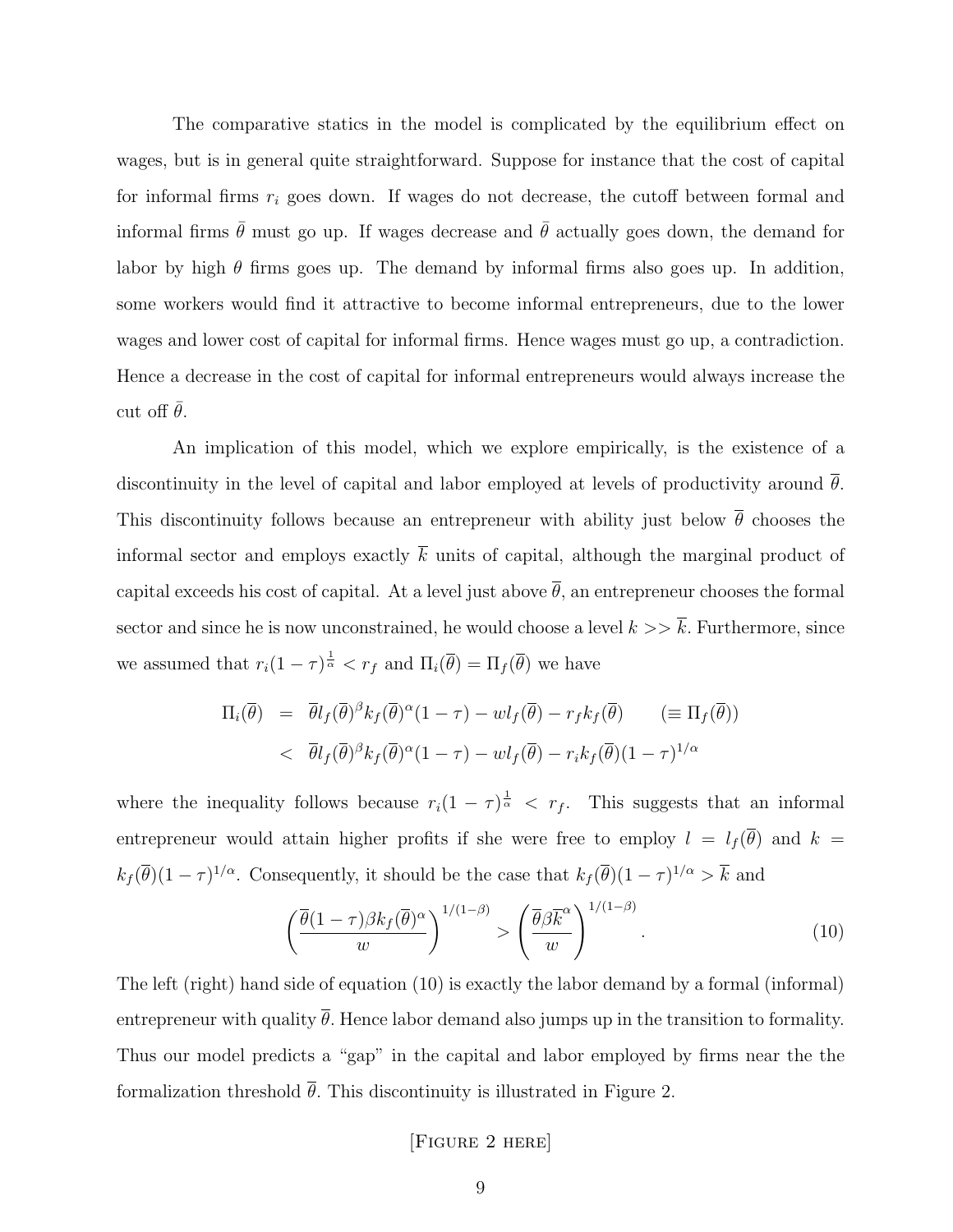The empirical analysis of this gap is complicated because we do not observe an entrepreneur's ability  $\theta$  and the data set we use has no information on interest rates paid. In order to account for these limitations we assume that entrepreneurial ability  $\theta = x \exp(\epsilon)$ where  $\epsilon$  is an unobserved determinant of entrepreneurial skill, independent of x and with zero expected value and  $x$  is some observed variable (or index of) that influences entrepreneurship. In our empirical application we take measures of education as proxies for  $x$ . In this case, one can use the expressions for optimal input level choices to obtain the expectation of the logarithm of employment  $l$  conditional on the log  $x$  and conditional on being in the formal or informal sector.

Taking logs on the optimality conditions for labor demand and replacing  $\theta$  with  $xe^{\epsilon}$ , we get the following expression for  $\ln l$  as a function of x and  $\epsilon$ :

$$
\ln l = \frac{1}{1-\beta} \ln \left[\frac{\beta}{w}\right] + \underbrace{\frac{1}{1-\beta} \mathbf{1}_{xe^{\epsilon} \geq \overline{\theta}} \ln(1-\tau)}_{\text{Formalization Effect}} + \underbrace{\frac{1}{1-\beta} (\ln x + \epsilon)}_{\text{Direct Effect}} + \underbrace{\frac{\alpha}{1-\beta} \ln k(x,\epsilon)}_{\text{Indirect Effect}}.
$$

Managerial ability influences the demand for labor in three ways. A direct effect exists since this factor's marginal product is higher under better management. An indirect effect occurs because a better manager will also install more capital, driving up labor's marginal productivity. However this indirect effect will not be present for the more skilled informal managers since these are capital constrained. A third effect, which we call "formalization effect" and is local to  $\bar{\theta}$ , occurs as entrepreneurs become formal and start paying taxes. This exerts a negative effect on the demand for labor which is nonetheless outweighed by the other two effects as we have shown above.

If one estimates a linear regression of  $\ln l$  on  $\ln x$  and an interaction between  $\ln x$  and formalization  $(\theta \geq \overline{\theta})$  as we do in our empirical section for a sample of entrepreneurs, the coefficient on the interaction term delivers the incremental sensitivity of  $\ln l$  to  $\ln x$  due to formalization. This is the sample counterpart of the best linear predictor of  $\ln l$  conditional on  $\ln x$  and  $\mathbf{1}_{xe \leq \overline{\theta}}$ .  $\ln x$  in the population. We represent this object as

$$
\mathbb{E}^{BLP}[\ln l|\ln x, \mathbf{1}_{xe^{\epsilon} \geq \overline{\theta}}, \ln x; xe^{\epsilon} \geq \hat{\theta}] = \xi_0 + \xi_1 \ln x + \xi_2 \mathbf{1}_{xe^{\epsilon} \geq \overline{\theta}}.\ln x
$$

where the conditioning event  $xe^{\epsilon} \geq \hat{\theta}$  reflects the fact that we use only observations on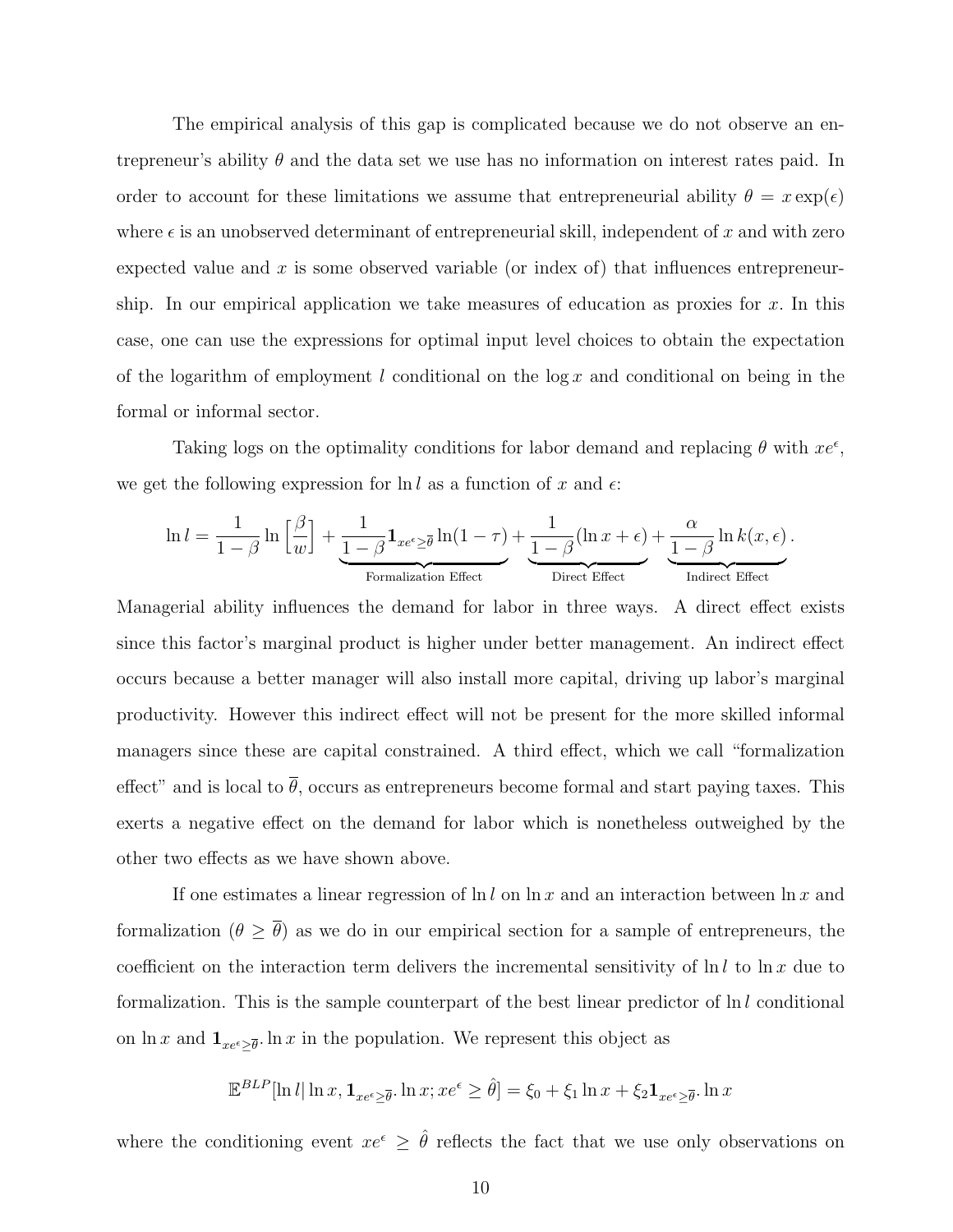entrepreneurs. In the appendix we prove the following result:

**Proposition 1** Let x be a random variable that can only assume a finite number of values  ${x_i}_{i=1}^n$ . If  $\ln x_i \geq 0$ , for  $i = 1, \ldots, n$ , with at least one non-zero element, then  $\xi_2 > 0$ .

# 3 Empirical Application

In this section we explore implications of our theoretical framework using a dataset on informal firms in Brazil. Tax noncompliance is an important phenomenon in Brazil. Schneider and Enste [17] estimate that informality represents more than one-quarter of the Brazilian economy.

#### 3.1 Data

Our principal data source is the ECINF survey (Pesquisa de Economia Informal Urbana) on informal firms realized by the Brazilian Statistics Bureau (IBGE). We used the 2003 edition of that survey, collected in October 2003, which contains information on 48,803 entrepreneurs in urban regions from all states in the Brazilian federation. <sup>7</sup> The survey focused on units with five or less employees.<sup>8</sup> The sampling strategy uses the demographic census as a frame. First, preliminary interviews screened households for the presence of at least one entrepreneur with a business employing five or less people, for possible inclusion in the survey. The sampling was done in two stages: in each state (of a total of 27) the primary sampling units (census tracts) were stratified geographically in three strata (capital, other census tracts in the capital metropolitan area and remaining census tracts). In a second step, the primary sampling units were stratified according to levels of income within the geographical stratum.

<sup>7</sup>When an entrepreneur owns two firms, this corresponds to two observations in our sample. When a firm has two partners that live in the same household, this also corresponds to two observations.

<sup>8</sup>The Brazilian small business administration SEBRAE defines small businesses as those with less than 10 workers in commerce or services or less than 20 workers in all other sectors. According to SEBRAE's Boletim Estatístico de Micros e Pequenas Empresas: Primeiro Semestre de 2005 (http://www.sebrae.com.br), in 2002 small businesses accounted for 93.6% of the total number of firms, employed 36.2% of the workers and responded for 10.3% of wages in 2002.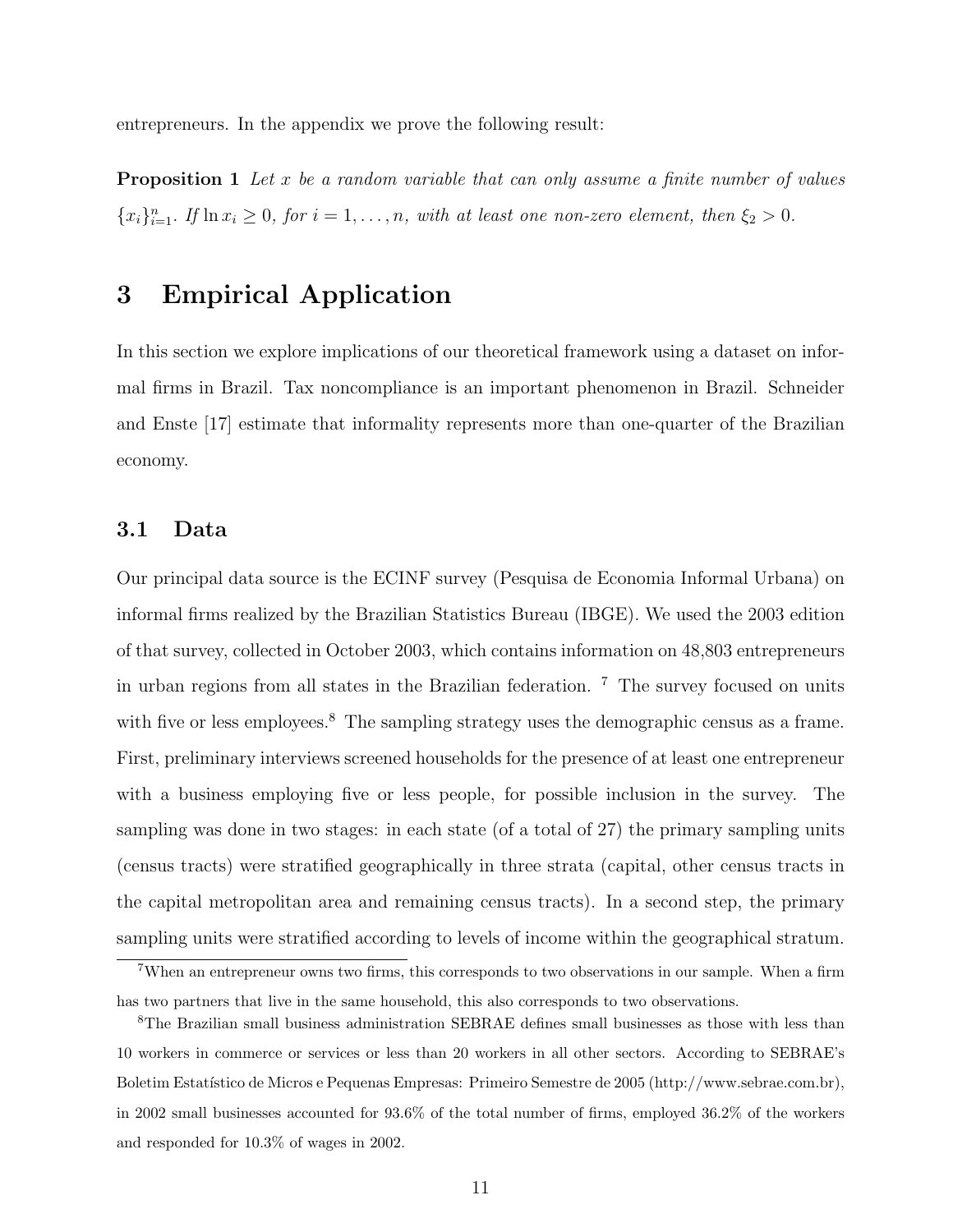Census tracts were then randomly selected with a probability proportional to the number of households in the sector. From each selected census tract a total of 16 households was then randomly selected for interviews.<sup>9</sup>. Interviewees were told that the information collected for the survey was confidential and would only be utilized for statistical purposes and, in fact, a vast majority declared that their firm was informal.

#### 3.2 Description of Variables

We eliminated firms with owners who were less than 15 years old and the observations lacking education or gender information. Entrepreneurs who claimed that their main client was a governmental institution, which comprised less than 1% of the original data, were also discarded. This restricted our sample to around 48,000 observations.

Table 1 summarizes the main variables used in this paper. The first variable indicates formalization; it is a dummy variable that equals one if the firm is registered with the Brazilian tax authorities.<sup>10</sup> Outsidehouse is a dummy that equals one when the activity is performed outside the home. The number of employees  $(\# \text{ workers})$  includes the owner. Even though the survey focused on firms with five or less employees, a few units (less than 0.1%) employ more than five people due to the lag between the screening and interviewing stages of the survey and the fact that firms may have multiple partners which are also counted as employees. The variables *revenue*, *otherjob* and *bankloan* are self-explanatory. Education is a categorical variable with values depicted in Table 2. Age of the owner is in years and *gender* equals 1 for male. The variable  $ho_{num}$  is a measure of wealth and is zero for non-homeowners and otherwise displays the number of rooms in the house. The variables loginv and loginst measure the logarithm of investments and capital installations in

<sup>9</sup>For more information on the sampling strategies employed, see Almeida and Bianchini [1].

 $10$ The tax registry is the Cadastro Nacional de Pessoas Jurídicas, which replaced the previous system, the Cadastro Geral de Contribuintes (CGC), used in the 1997 survey. This variable is the most representative of formalization for our purposes, but we have nonetheless experimented with using "legally constituted firms" and obtained virtually identical results. This is not surprising, since the correlation between the two measures of informality is 0.98.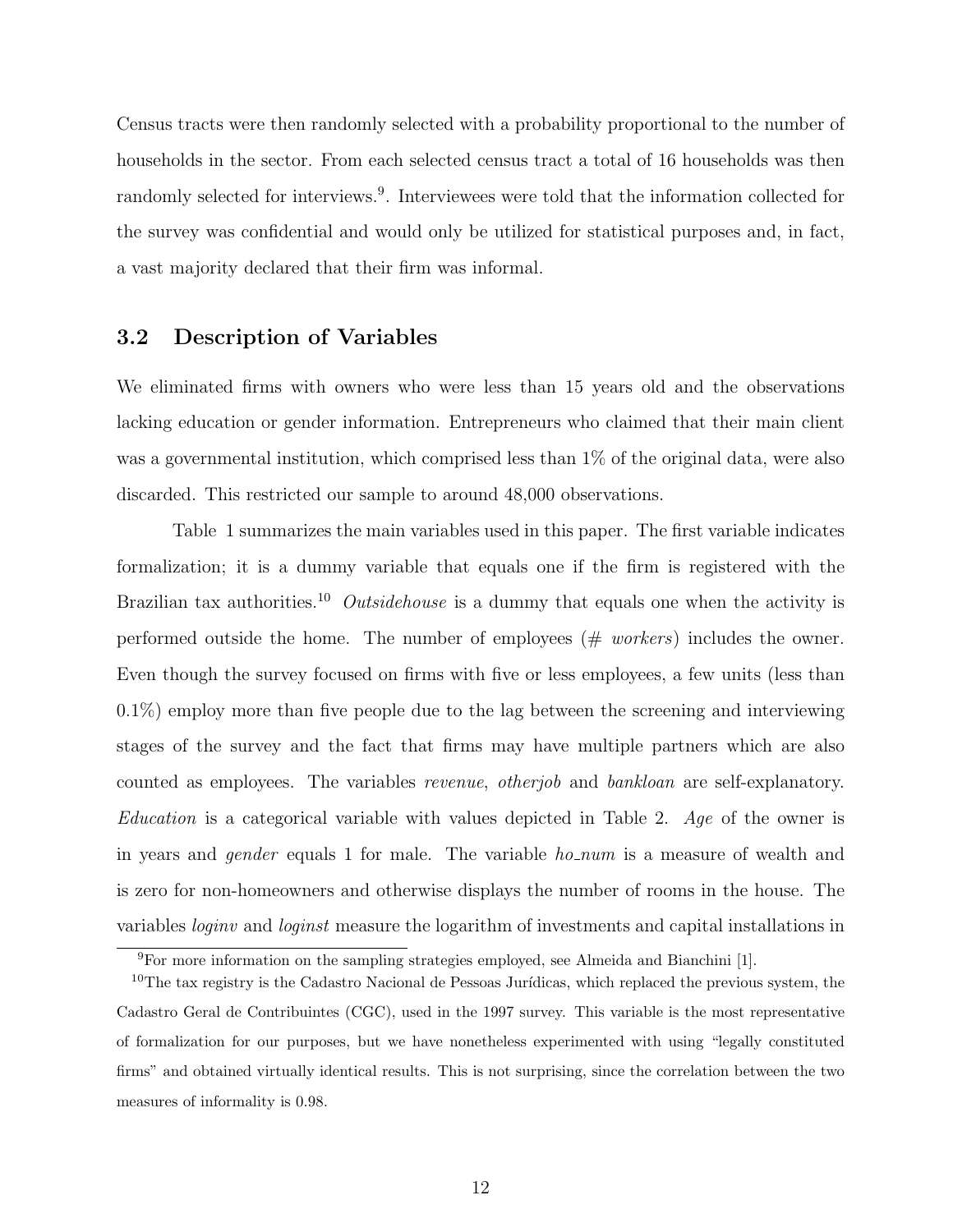October/2003 (R\$ 1,000).<sup>11</sup> Profit equals revenue minus expenses in October/2003 (also in R\$ 1,000). Logwage denotes the logarithm of the total expenditures in salaries (in R\$1,000) divided by the number of employees in the firm.<sup>12</sup> The ECINF survey also has its own aggregate sectoral characterization, displayed in Table 3.

#### [Tables 1, 2 and 3 here]

Table 4 contains probit estimates for the formalization variable taxreg using two different sets of controls. The signs obtained for each one of the regressors are as expected. The coefficient of the variable "working outside the home" is positive. In agreement with our model, the coefficients are also positive for variables related to the size of the firm (number of employees), or the quality of the entrepreneurial input (education, age or having no additional job). Since women in Brazil are likely to have substantial household duties, the sign on the gender variable is probably related to entrepreneurial input. These variables may also partially control for other determinants of informality, such as opportunities in the labor market. The coefficients on all these variables are statistically significant.

#### [Table 4 here]

Our final descriptive table assembles estimations that focus on investments, capital and profits. Since an entrepreneur's true ability is not observable, it makes sense to measure the effect of formalization after controlling for characteristics of the manager and the firm. The model predicts that informal firms would choose a lower capital-labor ratio, and Table 5 depicts the effect of formalization on investments and installations per worker. The coefficient has the right sign and is statistically significant. Formalization has an economic significance of 0.43 for investments per worker and 0.76 for installations per worker<sup>13</sup>. In other words,

 $11$ The value of installations refers to owned installations. Rented equipment is not included. Only 7% of formal firms and 7% of informal firms reported any rented equipment

<sup>&</sup>lt;sup>12</sup>For comparison, annual GDP per capita in Brazil in 2003 was R\$ 8,694.47.( $log(8.69447/12)$  =  $log(0.72454) = -0.13$ .

 $13$  For dummy variables, we define the economic significance as the regression coefficient divided by the standard deviation of the dependent variable.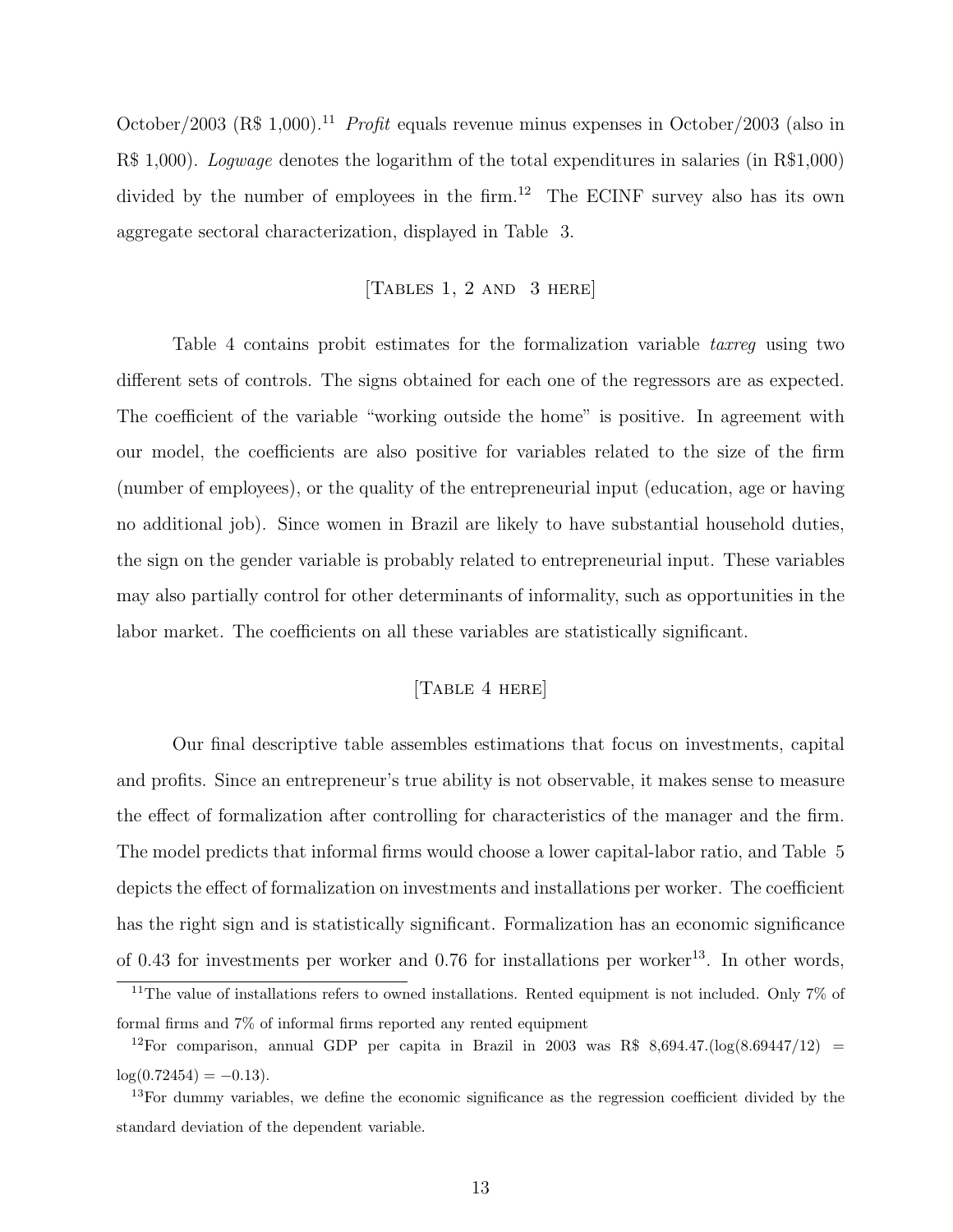formalization is associated with an increase in investments (installations) per worker of 0.43 (0.76) standard deviations.

#### [Table 5 here]

We also examined the correlation of formalization with profits. The results are summarized in the same table. Again, after controlling for characteristics of the manager and the firm, formalization has a statistically significantly positive association with profits. Formalization is associated with an increase in monthly profits of approximately 700 Reais.<sup>14</sup>

#### 3.3 Regression Regimes

Our model predicts a "gap" in the size distribution of firms as a function of the quality of the entrepreneur. We now assume that the observable measure of entrepreneurial quality is  $x = \exp(\mathbf{z}'\beta)$  where **z** contains education, age, age squared, whether the entrepreneur has another job and gender. Since these variables have finite support, the index also has finite support. Taking into account that, given our model for x, we can always choose  $\xi_1 = 1$ , we then estimate the regression

$$
ln(number of workers) = \mathbf{z}'\boldsymbol{\beta} + \xi_2(taxreg \times \mathbf{z}'\boldsymbol{\beta}) + controls + \epsilon
$$

which corresponds to the specification in Proposition 1. The controls include sector and state dummies and we also produce estimates including economic activity outside of the household, a wealth proxy (homeownership  $\times$  number of rooms) and the log of the wage. Table 6 displays estimates using nonlinear least squares. As Table 6 shows  $\mathbf{z}'\beta$  is positive. We thus apply Proposition 1 which implies that  $\xi_2$  positive as is indeed the case. The results remain if we introduce additional controls (though gender and outsidehouse are now statistically insignificant).

#### [Table 6 here]

<sup>&</sup>lt;sup>14</sup>This figure is for October 2003, when 1 US dollar was worth 2.87 Reais.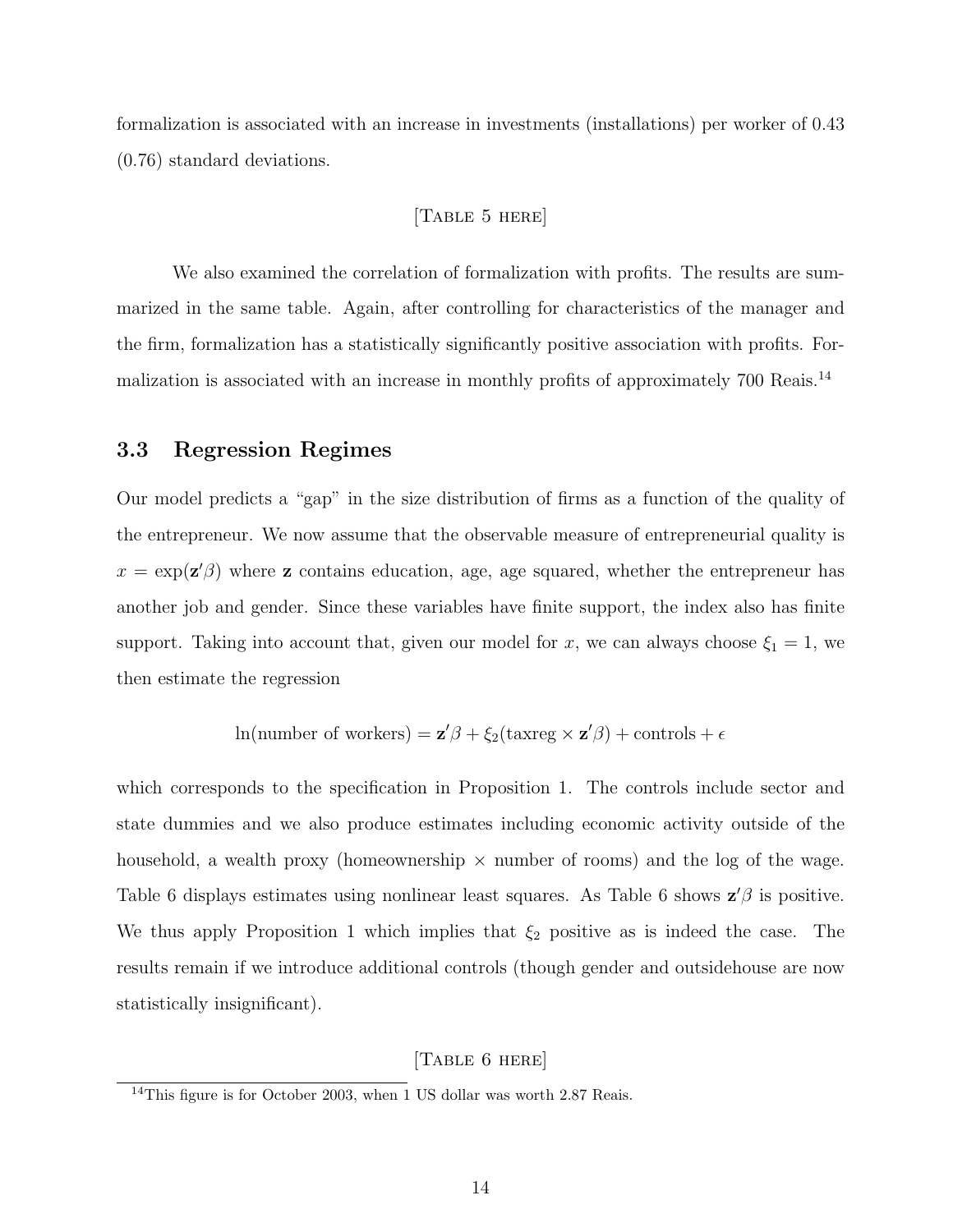### 3.4 Cost of Capital

In our model, the marginal product of capital of formal entrepreneurs is:

$$
\frac{\alpha \times \theta (1 - \tau) l^{\beta} k^{\alpha}}{k} = \frac{\alpha y (1 - \tau)}{k}.
$$

The marginal product of capital for *unconstrained* informal entrepreneurs is:

$$
\frac{\alpha \times \theta l^{\beta} k^{\alpha}}{k} = \frac{\alpha y}{k}
$$

These quantities should then equal the cost of capital:  $\tilde{r}_f = \delta + r_f$  for formal and  $\tilde{r}_i =$  $\delta + r_i$  for unconstrained informal entrepreneurs, where  $\delta$  is the common rate of depreciation. Since  $\delta \geq 0, \frac{r_i}{r_f} \geq \frac{\tilde{r}_i}{\tilde{r}_f}$  $\frac{\tilde{r}_i}{\tilde{r}_f}$ , and hence an estimate of  $\frac{\tilde{r}_i}{\tilde{r}_f}$  is a lower bound for  $\frac{r_i}{r_f}$ . With the maintained assumption that  $\alpha$  is the same for both formal and informal entrepreneurs, an estimator for  $\frac{\tilde{r}_i}{\tilde{r}_f}$  would be:

$$
\frac{y_i/k_i \text{ (for unconstrained informal firm)}}{(1-\tau)y_f/k_f \text{ (for formal firm)}}.
$$

In practice, neither output nor capital are perfectly measured in the survey we used. Taking revenue (net of taxes) and the value of installations as imperfect measures of output (net of taxes) and capital we would obtain:

$$
\frac{\text{revenue}}{\text{installations}} = \frac{y + \epsilon_y}{k + \epsilon_k}
$$

where  $\epsilon_y$  and  $\epsilon_k$  stand for the measurement errors in output and capital, which we assumed are on average zero and uncorrelated with output and capital. Under these assumptions, the average revenue and installation values converge in large samples to the expected output and capital in the population. Conventional application of the Central Limit Theorem and the Delta Method deliver:

$$
\sqrt{N}\left(\frac{\text{avg revenue}}{\text{avg installation}} - \frac{\mathbb{E}(y)}{\mathbb{E}(k)}\right) = \sqrt{N}\left(\frac{\text{avg revenue}}{\text{avg installation}} - \frac{r}{\alpha}\right) \rightarrow_d \mathcal{N}(0, \Sigma)
$$

where N is the number of observations and

$$
\Sigma = \frac{\sigma_{revenue}^2}{\mathbb{E}(\text{installation})^2} - 2 \frac{\mathbb{E}(\text{revenue})\sigma_{revenue, installation}}{\mathbb{E}(\text{installation})^3} + \frac{\mathbb{E}(\text{revenue})^2\sigma_{installations}^2}{\mathbb{E}(\text{installations})^4}
$$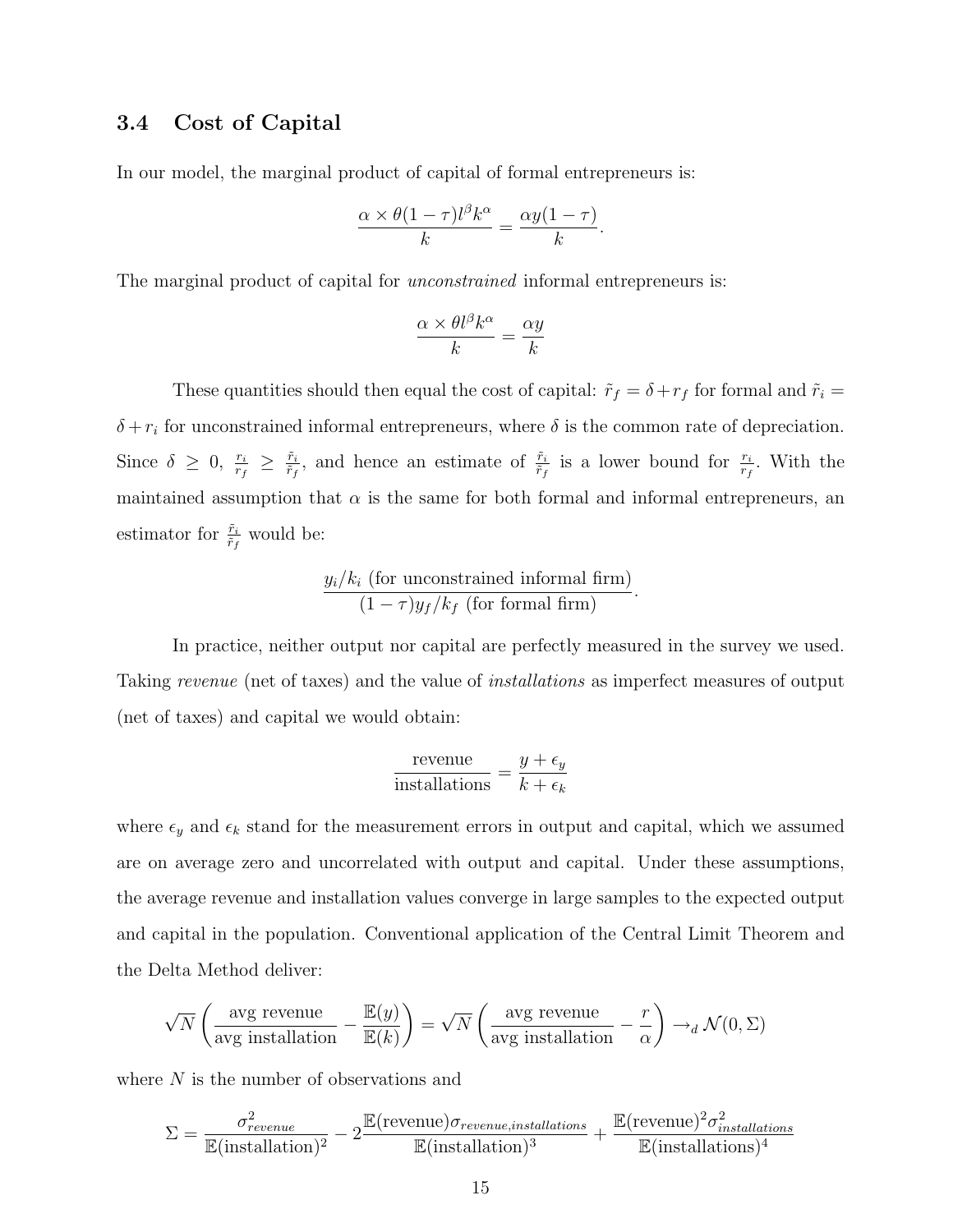where  $\sigma^2$  denote variances and  $\sigma_{revenue, installation}$  the covariance between revenues and installations. Σ can be estimated consistently by its sample analog which we write as  $\hat{\Sigma}$ . We append the subscript i or f to N,  $\Sigma$  and r when referring to unconstrained informal or formal entrepreneurs respectively. The estimator relies on the assumption that the measurement error is averaged out across many randomly sampled individual and is reminiscent of the strategy used by Milton Friedman in his classical study of consumption.

Assume now that one samples independently  $N_f$  formal entrepreneurs and  $N_i$  unconstrained informal entrepreneurs and that  $N_i/N_f$  converges to a positive value c as the sample size grows. An additional application of the usual asymptotic arguments shows that the distribution of the ratio of revenue per installation for unconstrained informal entrepreneurs and for formal entrepreneurs can be approximated in large samples by

$$
\sqrt{N_f} \left( \frac{\frac{\text{avg revenue}}{\text{avg installation}} \text{for unconstrained informal firms}}{\frac{\text{avg revenue (net of taxes)}}{\text{avg installation}} \text{for formal firms}} - \frac{\tilde{r}_i}{\tilde{r}_f} \right) \rightarrow_d \mathcal{N}(0, V)
$$

where

$$
V = \frac{1}{(\tilde{r}_f/\alpha)^2} \Sigma_i + c \left(\frac{\tilde{r}_i/\alpha}{(\tilde{r}_f/\alpha)^2}\right)^2 \Sigma_f
$$

which again can be consistently estimated using the sample analogs for its components (for c use actual  $N_i/N_f$ ).

Among informal firms, the unconstrained entrepreneurs are those with lower skill parameter  $\theta$ . Since more able entrepreneurs will employ more capital and more labor, we can use the number of workers as a sorting mechanism and focus on the group of entrepreneurs employing lower amounts of labor. Using informal employers with two or less workers leads to a point estimate of  $\frac{\tilde{r}_i}{\tilde{r}_f}$  of 1.31 with a standard error of 0.0178. Using informal employers with only one worker yield similar estimates. Hence we estimate that, in our data set, informal firms face a rate of interest that is at least 1.3 times the interest rate faced by formal firms.

### 4 Conclusion

In many developing countries, policies aimed at increasing incentives for formalization are viewed as an important step in augmenting aggregate productivity. This paper contributes to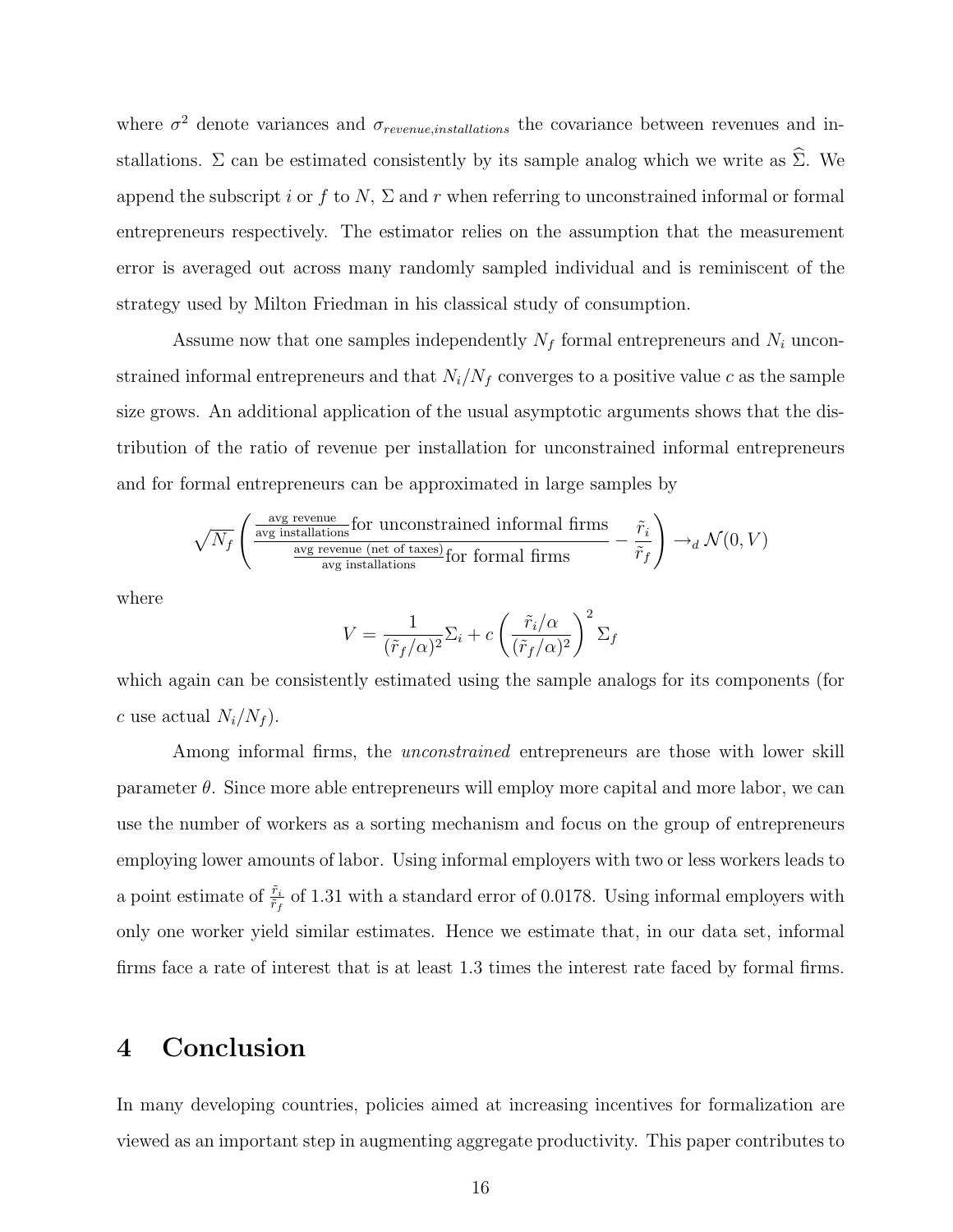the growing body of evidence backing these policies. Predictions of our model - that informal firms are smaller, less productive and employ less capital per worker - are supported by data from Brazil.

Programs of microcredit, directed at facilitating loans to predominantly informal entrepreneurs, are motivated by the perception that informal firms face an excessive cost of capital. In fact, using our model we estimate that informal firms in our sample faced at least 1.3 times the cost of capital of formal firms. Closing this gap would no doubt increase the use of capital by informal firms and augment the income of informal entrepreneurs. However, another implication of our model (cf. Section 2) is these subsidies are also accompanied by an increase attraction of informality and associated losses of productivity.

## Appendix: Proofs

#### Proof of Proposition 1

The proof is by induction on the cardinality of  $supp(x)$ . The notation supp denotes the support of a given random variable. For a set  $A$ ,  $\#A$  is the cardinality of that set. Recall that we assume that  $\epsilon \sim G(\cdot)$  is independent of x and  $supp(\epsilon) = \mathbb{R}$ .

STEP 1:  $(\text{#supp}(x) = 1)$  In this case,  $\ln x$  is a constant and we can focus on:

$$
\mathbb{E}^{BLP}[\ln l|\ln x, \mathbf{1}_{xe^{\epsilon} \geq \overline{\theta}}, \ln x, xe^{\epsilon} \geq \hat{\theta}] = \varphi_0 + \varphi_1 \mathbf{1}_{xe^{\epsilon} \geq \overline{\theta}}
$$

where  $\varphi_0 = \xi_0 + \xi_1 \ln x$  (so that  $\xi_0$  and  $\xi_1$  are not separately identifiable) and  $\varphi_1 = \xi_2 \ln x$ . We will show that  $\varphi_1 > 0$  and this in turn implies that  $sgn(\xi_2) = sgn(\ln x)$ . This being a best linear projection,

$$
\varphi_1 = \frac{\operatorname{cov}(\ln l(xe^{\epsilon}), \mathbf{1}_{xe^{\epsilon} \geq \overline{\theta}} | xe^{\epsilon} \geq \hat{\theta})}{\operatorname{var}(\mathbf{1}_{xe^{\epsilon} \geq \overline{\theta}} | xe^{\epsilon} \geq \hat{\theta})} \Rightarrow \operatorname{sgn}(\varphi_1) = \operatorname{sgn}(\operatorname{cov}(\ln l(xe^{\epsilon}), \mathbf{1}_{xe^{\epsilon} \geq \overline{\theta}} | xe^{\epsilon} \geq \hat{\theta}))
$$

where we stress the point that the equilibrium demand for labor  $l(xe^{\epsilon})$  is a function of x and  $\epsilon$ . Let  $\bar{\epsilon}$  solve

$$
xe^{\overline{\epsilon}} = \overline{\theta} \Leftrightarrow \overline{\epsilon} = \ln \overline{\theta} - \ln x
$$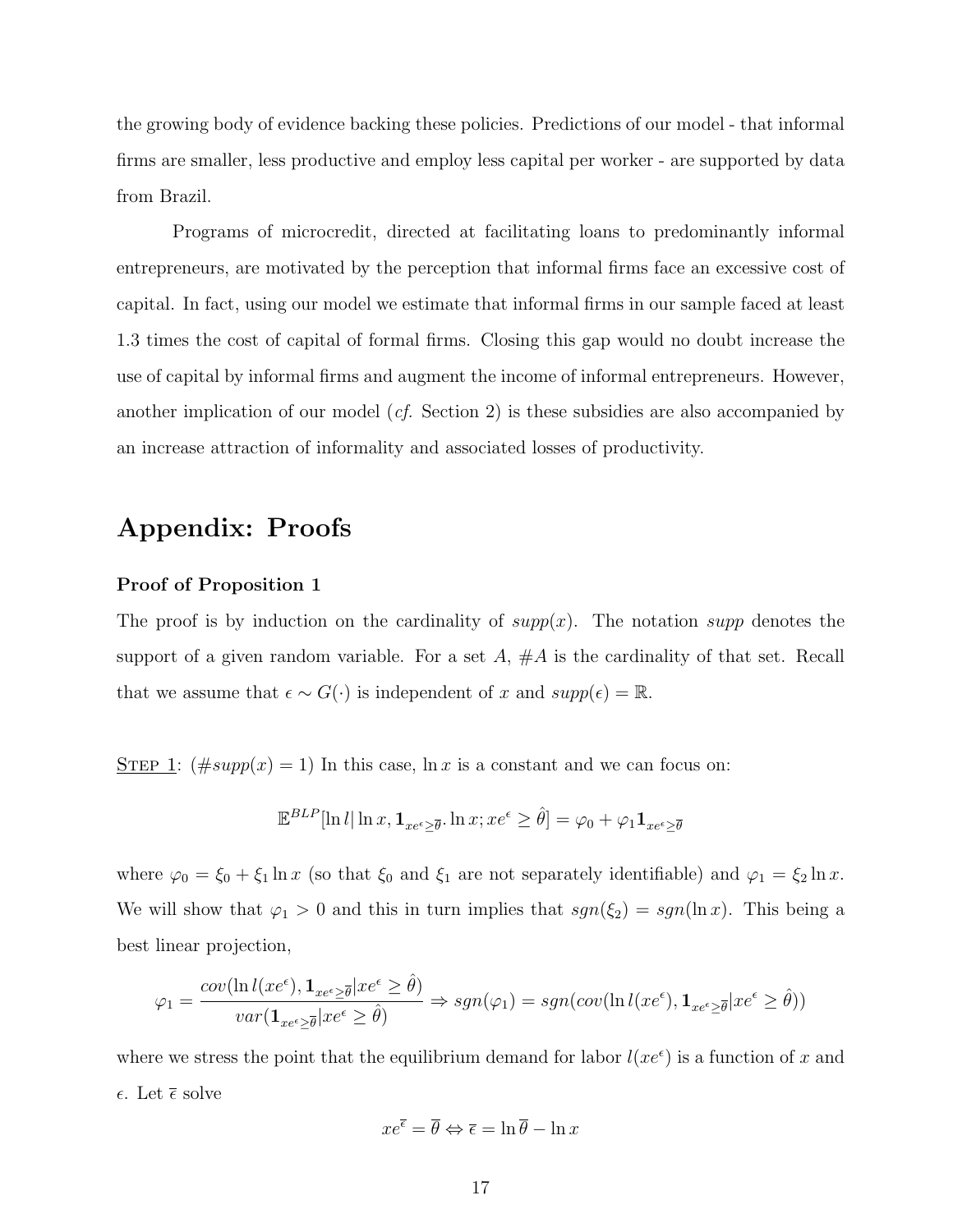and  $\hat{\epsilon}$  solve

$$
xe^{\hat{\epsilon}} = \hat{\theta} \Leftrightarrow \hat{\epsilon} = \ln \hat{\theta} - \ln x
$$

The covariance can then be written as

$$
cov(\ln l, \mathbf{1}_{xe^{\epsilon} \geq \overline{\theta}}|xe^{\epsilon} \geq \hat{\theta}) = \int_{\epsilon \geq \hat{\epsilon}} \ln l(xe^{\epsilon}).\mathbf{1}_{xe^{\epsilon} \geq \overline{\theta}} dG(\epsilon|\epsilon \geq \hat{\epsilon})
$$

$$
- \int_{\epsilon \geq \hat{\epsilon}} \ln l(xe^{\epsilon}) dG(\epsilon|\epsilon \geq \hat{\epsilon}).\int_{\epsilon \geq \hat{\epsilon}} \mathbf{1}_{xe^{\epsilon} \geq \overline{\theta}} dG(\epsilon|\epsilon \geq \hat{\epsilon})
$$

$$
= \int_{\epsilon \geq \overline{\epsilon}} \ln l(xe^{\epsilon}) dG(\epsilon|\epsilon \geq \hat{\epsilon}) - \int_{\epsilon \geq \hat{\epsilon}} \ln l(xe^{\epsilon}) dG(\epsilon|\epsilon \geq \hat{\epsilon}).\frac{1 - G(\overline{\epsilon})}{1 - G(\hat{\epsilon})}
$$

$$
= \frac{G(\overline{\epsilon}) - G(\hat{\epsilon})}{1 - G(\hat{\epsilon})} \int_{\epsilon \geq \overline{\epsilon}} \ln l(xe^{\epsilon}) dG(\epsilon|\epsilon \geq \hat{\epsilon})
$$

$$
- \int_{\hat{\epsilon} \leq \epsilon < \overline{\epsilon}} \ln l(xe^{\epsilon}) dG(\epsilon|\epsilon \geq \hat{\epsilon}).\frac{1 - G(\overline{\epsilon})}{1 - G(\hat{\epsilon})}
$$

Also notice that the optimal choice of labor input for an unconstrained firm is

$$
\ln l(\theta, r, \tau) = \frac{1}{1 - \beta} \ln \beta + \ln \theta + \frac{1}{1 - \alpha - \beta} \ln(1 - \tau) + \frac{\alpha}{1 - \alpha - \beta} \ln \alpha - \frac{\alpha}{1 - \alpha - \beta} \ln r - \frac{1 - \alpha}{1 - \alpha - \beta} w.
$$

where  $\tau = 0$  and  $r = r_i$  if the entrepreneur is informal and  $\tau > 0$  and  $r = r_f$  otherwise. Remember that

$$
l(\overline{\theta},r_f,\tau) > \overline{l}
$$

where  $l(\overline{\theta}, r_f, \tau)$  is the optimal labor demand of a formal firm with skill parameter  $\overline{\theta}$  and  $\overline{l}$  is the labor demand for an informal firm with skill parameter  $\overline{l}$  constrained to employ at most  $k = \overline{k}$ . This information is important because

$$
xe^{\epsilon} \ge \overline{\theta}(\Leftrightarrow \epsilon \ge \overline{\epsilon}) \Rightarrow \ln l(xe^{\epsilon}) > l(\overline{\theta}, r_f, \tau)
$$

and

$$
xe^{\epsilon} < \overline{\theta}(\Leftrightarrow \epsilon < \overline{\epsilon}) \Rightarrow \ln l(xe^{\epsilon}) < \ln \overline{l}.
$$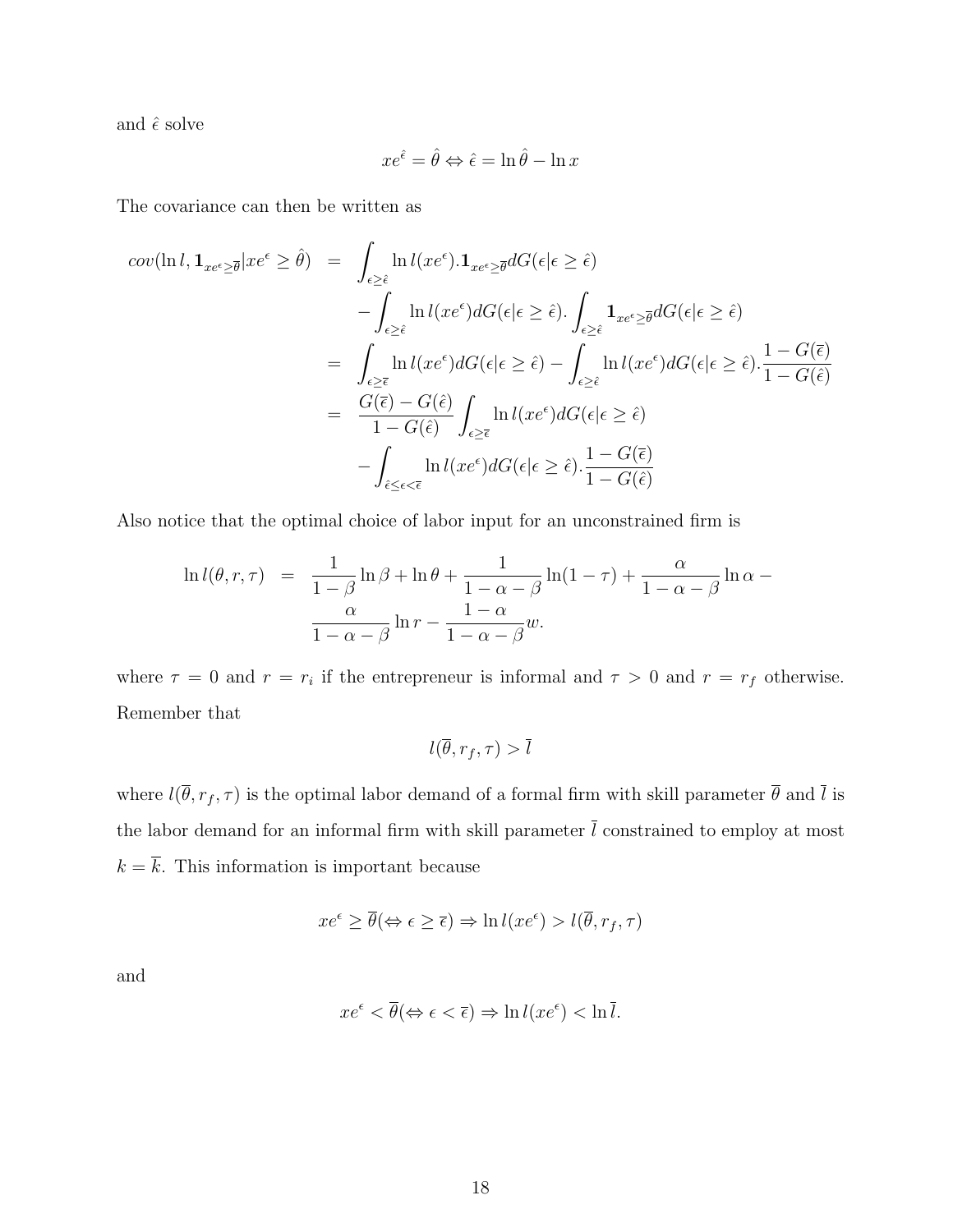So the covariance should be

$$
cov(\ln l, \mathbf{1}_{xe^{\epsilon} \geq \overline{\theta}} | xe^{\epsilon} \geq \hat{\theta}) = \frac{G(\overline{\epsilon}) - G(\hat{\epsilon})}{1 - G(\hat{\epsilon})} \int_{\epsilon \geq \overline{\epsilon}} \ln l(xe^{\epsilon}) dG(\epsilon | \epsilon \geq \hat{\epsilon})
$$

$$
- \int_{\hat{\epsilon} \leq \epsilon < \overline{\epsilon}} \ln l(xe^{\epsilon}) dG(\epsilon | \epsilon \geq \hat{\epsilon}) \cdot \frac{1 - G(\overline{\epsilon})}{1 - G(\hat{\epsilon})}
$$

$$
> \frac{(G(\overline{\epsilon}) - G(\hat{\epsilon})) (1 - G(\overline{\epsilon}))}{(1 - G(\hat{\epsilon}))^2} (\ln l(\overline{\theta}, r_f, \tau) - \ln \overline{l})
$$

$$
\geq 0
$$

STEP 2:  $(\#supp(x) = n)$  Assume that  $supp(\ln x) \subset \mathbb{R}_+$  and that the assertion in the proposition is valid for  $\#supp(x) = n - 1$ .

Consider the following best linear projections:

$$
\ln l = \alpha_0 + \alpha_1 \ln x + \eta
$$

and

$$
\mathbf{1}_{xe^{\epsilon} \geq \overline{\theta}}.\ln x = \beta_0 + \beta_1 \ln x + \nu.
$$

These being best linear projections,

$$
\eta = \ln l - \mathbb{E}(\ln l | x e^{\epsilon} \ge \hat{\theta}) - \alpha_1 [\ln x - \mathbb{E}(\ln x | x e^{\epsilon} \ge \hat{\theta})]
$$

and

$$
\nu = \mathbf{1}_{xe^{\epsilon} \ge \overline{\theta}}.\ln x - \mathbb{E}(\mathbf{1}_{xe^{\epsilon} \ge \overline{\theta}}.\ln x | xe^{\epsilon} \ge \hat{\theta}) - \beta_1 [\ln x - \mathbb{E}(\ln x | xe^{\epsilon} \ge \hat{\theta})]
$$

where

$$
\alpha_1 = \frac{\operatorname{cov}(\ln l, \ln x | x e^{\epsilon} \geq \hat{\theta})}{\operatorname{var}(\ln x | x e^{\epsilon} \geq \hat{\theta})} \quad \text{and} \quad \beta_1 = \frac{\operatorname{cov}(\mathbf{1}_{x e^{\epsilon} \geq \overline{\theta}}, \ln x, \ln x | x e^{\epsilon} \geq \hat{\theta})}{\operatorname{var}(\ln x | x e^{\epsilon} \geq \hat{\theta})}.
$$

The Frisch-Waugh-Lowell Theorem then allows us to state that

$$
\xi_2 = \frac{cov(\eta, \nu | xe^{\epsilon} \geq \hat{\theta})}{var(\nu | xe^{\epsilon} \geq \hat{\theta})}.
$$

The covariance in the numerator will determine the sign of  $\xi_2$ . This can be seen to be:

$$
cov(\ln l, \mathbf{1}_{xe^{\epsilon} \geq \bar{\theta}} | xe^{\epsilon} \geq \hat{\theta}). \ln x - \beta_1 cov(\ln l, \ln x | xe^{\epsilon} \geq \hat{\theta}) =
$$
  

$$
cov(\ln l, (\mathbf{1}_{xe^{\epsilon} \geq \bar{\theta}} - \beta_1). \ln x | xe^{\epsilon} \geq \hat{\theta}).
$$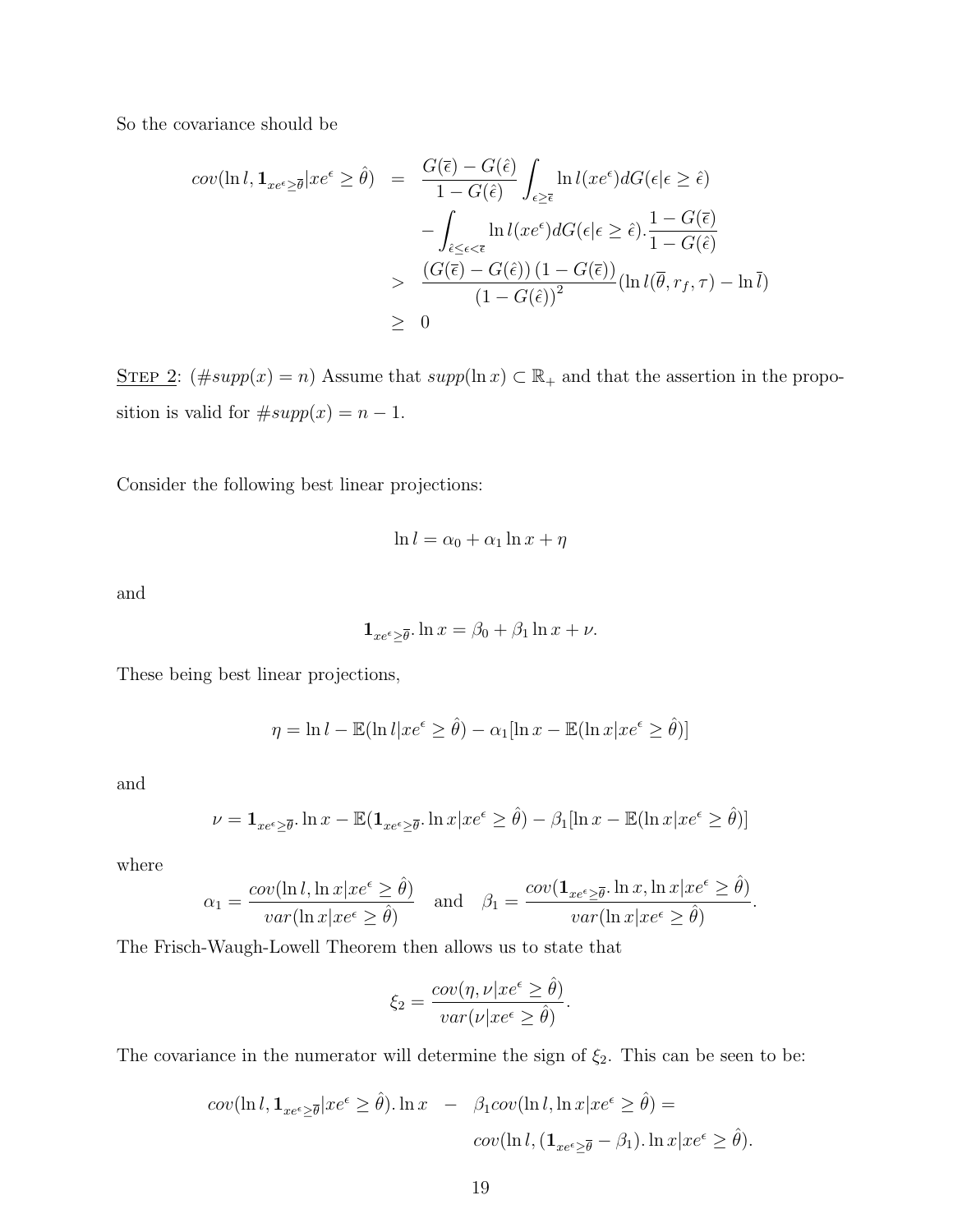Let  $\bar{x} = \max supp(x)$  and  $K = supp(x) - {\bar{x}}$ . We can view x as a mixture of two distributions: with probability  $\mathbb{P}(x = \overline{x})$  we sample from a distribution that delivers  $\overline{x}$  with certainty and with complementary probability we sample from the distribution of  $x$  conditional on the event  $\{x \in K\}$ . The first one has a support of size one and the second, a support of size  $n-1$ .

An analysis of variance argument yields

$$
cov(\ln l, \mathbf{1}_{xe^{\epsilon} \geq \bar{\theta}} \ln x | xe^{\epsilon} \geq \hat{\theta}) = \mathbb{E}\{cov(\ln l, \mathbf{1}_{xe^{\epsilon} \geq \bar{\theta}} \ln x | \mathbf{1}_{K}; xe^{\epsilon} \geq \hat{\theta}) | xe^{\epsilon} \geq \hat{\theta}\} + \newline cov(\mathbb{E}(\ln l | \mathbf{1}_{K}), \mathbb{E}(\mathbf{1}_{xe^{\epsilon} \geq \bar{\theta}} \ln x | \mathbf{1}_{K}; xe^{\epsilon} \geq \hat{\theta}) | xe^{\epsilon} \geq \hat{\theta})
$$

where  $\mathbf{1}_K = 1$  if the sample is taken from K and  $= 0$ , otherwise.

When  $\mathbf{1}_K = 1$ , the conditional covariance  $cov(\ln l, \mathbf{1}_{xe \in \ge \bar{\theta}} \ln x | \mathbf{1}_K = 1 | xe^{\epsilon} \ge \hat{\theta}) > 0$  because  $\ln x > 0$  and  $\#K = n - 1$ . Alternatively, for  $\mathbf{1}_K = 0$  the conditional covariance  $cov(\ln l, \mathbf{1}_{xe^{\epsilon} \geq \overline{\theta}} \ln x | \mathbf{1}_K = 0; xe^{\epsilon} \geq \hat{\theta}) = cov(\ln l, \mathbf{1}_{\overline{x}e^{\epsilon} \geq \overline{\theta}} \ln \overline{x} | xe^{\epsilon} \geq \hat{\theta})$  can be seen to be positive using an argument akin to the one on Step 1 and the fact that  $\ln \overline{x} > 0$ . The expectation of these conditional covariances is hence positive.

Notice as well that the  $\mathbb{E}(\ln l|\mathbf{1}_K=0;x e^\epsilon\geq \hat{\theta})>\mathbb{E}(\ln l|\mathbf{1}_K=1;x e^\epsilon\geq \hat{\theta})$  and  $\mathbb{E}(\mathbf{1}_{xe^\epsilon\geq \overline{\theta}}\ln x|\mathbf{1}_K=1;x e^\epsilon\geq \hat{\theta})$  $0; xe^{\epsilon} \geq \hat{\theta}$  >  $\mathbb{E}(\mathbf{1}_{xe^{\epsilon} \geq \overline{\theta}} \ln x | \mathbf{1}_K = 1; xe^{\epsilon} \geq \hat{\theta})$  since  $\overline{x} > x, \forall x \in K$  and both  $\ln l$  and  $\mathbf{1}_{xe^{\epsilon} \geq \overline{\theta}} \ln x$ are increasing in x for every given  $\epsilon$ . Consequently, the covariance of the conditional expectations is positive. By induction, the result holds.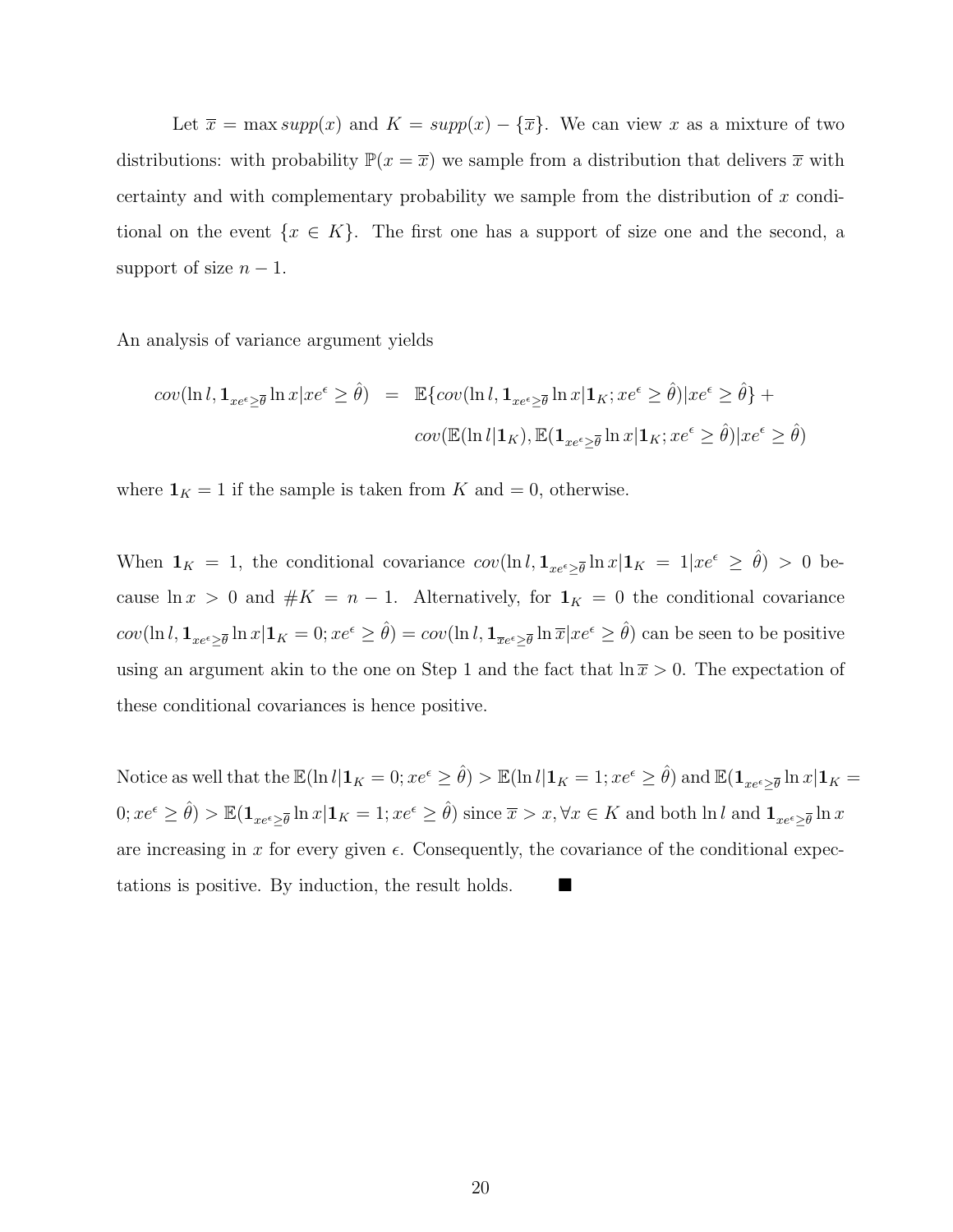## References

- [1] Almeida, R. and Z. Bianchini, 1998, "Aspectos de Amostragem da Pesquisa de Economia Informal Urbana", Texto para Discusso No.89, IBGE.
- [2] Dabla-Norris, E., M. Gradstein and G. Inchauste, 2008, "What Causes Firms to Hide Output? The Determinants of Informality", Journal of Development Economics.
- [3] De Soto, H., 1989, The Other Path: the Invisible Revolution in the Third World, New York: Harper and Row.
- [4] De Soto, H., 2000, The Mystery of Capital: Why Capitalism Triumphs in the West and Fails Everywhere Else, New York: Basic Books.
- [5] Fajnzylber, P., W. Maloney and G. Montes Rojas, 2007, "Does Formality Improve Micro-Firm Performance? Quasi-Experimental Evidence from the Brazilian SIMPLES Program", World Bank Working Paper.
- [6] Fortin, B., N. Marceau and L. Savard, 1997, "Taxation, Wage Controls and the Informal Sector", Jounal of Public Economics, 66, pp.293-312.
- [7] Friedman, E., S. Johnson, D. Kaufmann and P. Zoido-Lobaton, 2000, "Dodging the grabbing hand: the determinants of unofficial activity in 69 countries", Journal of Public Economics, 76, pp.459-493.
- [8] INTITUTO BRASILEIRO DE GEOGRAFIA E ESTATÍSTICA (IBGE), 2003, Sistema de Contas Nacionais - Brasil, Série Relatórios Metodológicos, V.24.
- [9] Johnson, S., D. Kaufmann and A. Shleifer, 1997, "The Unofficial Economy in Transition", Brookings Papers on Economic Activity, No.2.
- [10] Assunção, J. AND J. MONTEIRO, 2005, "Outgoing the shadows: estimating the impact of bureaucracy and tax reduction on formality", Working Paper, PUC-Rio.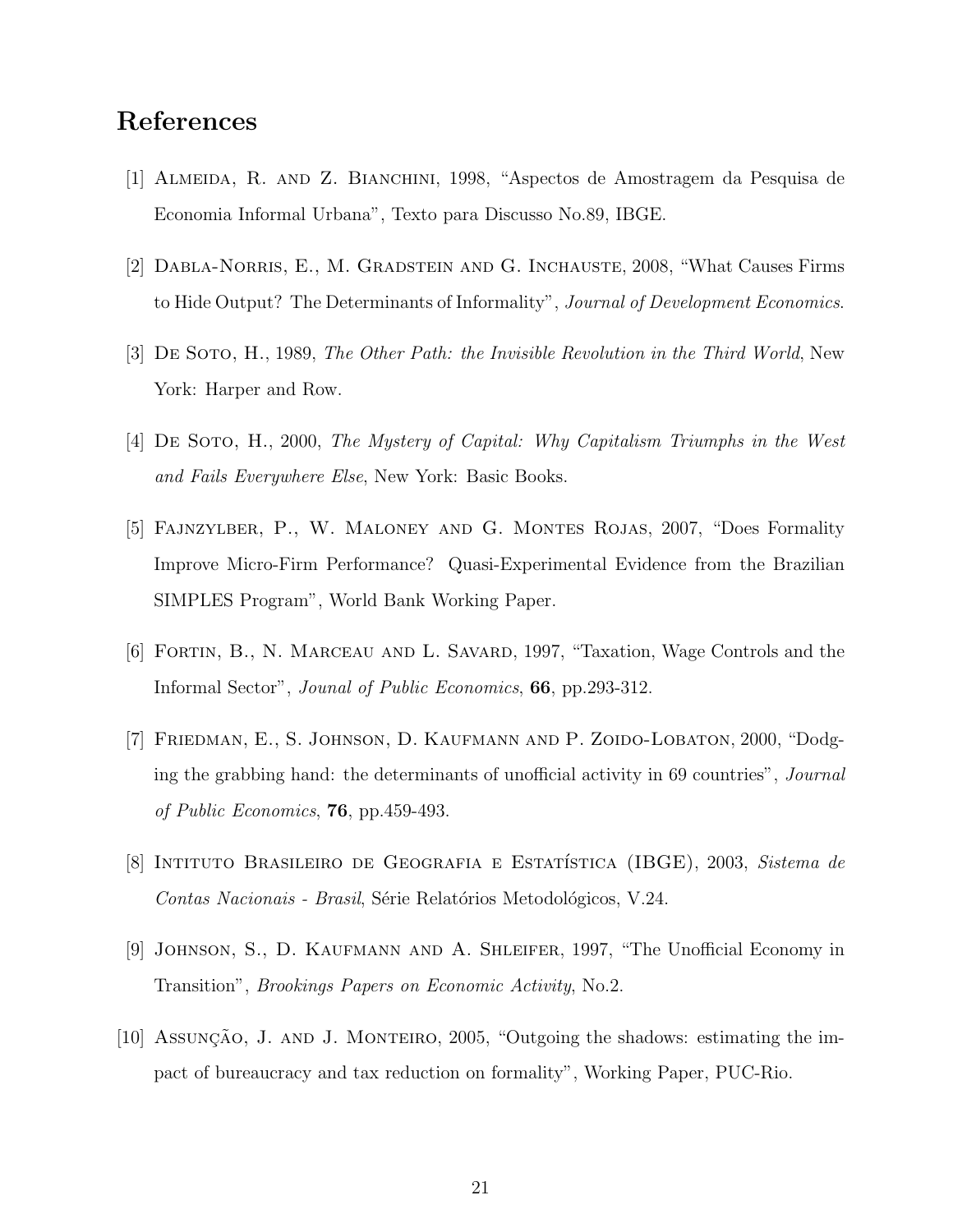- [11] Loayza, N., 1996, "The Economics of the Informal Sector: A Simple Model and Some Empirical Evidence from Latin America", Carnegie-Rochester Conference Series on Public Policy, 45, pp.129-162.
- [12] Lucas, R., 1978, "On the Size Distribution of Business Firms", Bell Journal of Economics, 9, pp.508-523.
- [13] McKINSEY AND CO., 2005, Eliminando as barreiras ao crescimento econômico e à economia informal no Brasil.
- [14] MALONEY, W. AND J.N. MENDEZ, 2004, "Measuring the Impact of Minimum Wages: Evidence from Latin America", in J. Heckman and C. Pagés (eds.), Law and Employment: Lessons from Latin America and the Caribbean, Chicago: The University of Chicago Press.
- [15] DE PAULA, A. AND SCHEINKMAN, J.A., forthcoming, "Value Added Taxes, Chain Effects and Informality", American Economic Journal: Macroeconomics.
- [16] RAUCH, J.E., 1991, "Modelling the Informal Sector Formally", *Journal of Development* Economics, 35, pp.33-47.
- [17] Schneider, F. and D. Enste, 2000, "Shadow Economies: Size, Causes and Consequences", Journal of Economic Literature, 38, pp.77-114.
- [18] Straub, S., 2005, "Informal Sector: The Credit Market Channel", Journal of Development Economics, 78, pp.299-321.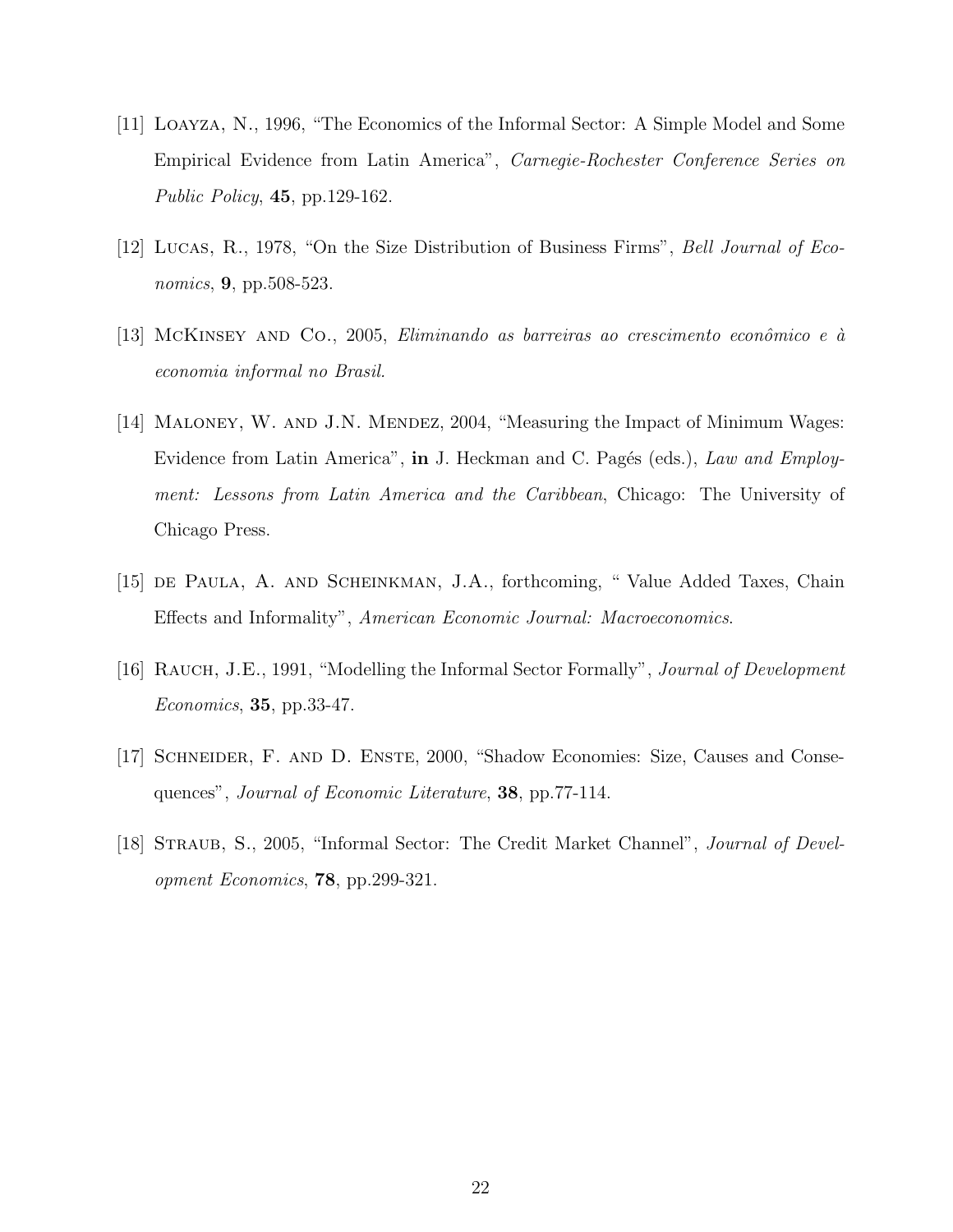| Variable     | Description                        | Obs    | Mean     | Std. Dev. |
|--------------|------------------------------------|--------|----------|-----------|
| taxreg       | $1 =$ Tax Registration             | 47,920 | 0.131    | 0.338     |
| outsidehouse | $1 =$ Outside Household            | 47,923 | 0.637    | 0.481     |
| $#$ workers  | Number of Employees                | 47,926 | 1.477    | 1.047     |
| revenue      | Revenue in $Oct/2003$ (R\$ 1,000)  | 47,188 | 2.091    | 6.299     |
| otherjob     | $1 =$ Owner has Other Job          | 48,290 | 0.125    | 0.330     |
| education    | Education Level (Owner)            | 48,255 | 4.367    | 1.884     |
| age          | Age (Owner)                        | 48,316 | 41.026   | 12.312    |
| gender       | Gender (Owner)                     | 48,314 | 0.644    | 0.479     |
| ho_num       | Homeowner $\times$ Number of Rooms | 48,042 | 4.889    | 3.316     |
| loginst      | Log of Installations $(R\$ )       | 39,686 | 5.836    | 1.762     |
| loginv       | Log of Investments $(R$)$          | 8,095  | 6.510    | 2.158     |
| profit       | Profit in $Oct/2003$ (R\$ 1,000)   | 44,406 | 0.775    | 4.529     |
| logwage      | Log of Mean Wage $(R$ 1,000)$      | 6,485  | $-1.830$ | 0.855     |

Table 1: Variable Description

| Table 2: Education               |
|----------------------------------|
| $1 =$ No education               |
| $2 =$ Reads and writes           |
| $3 =$ Some primary education     |
| $4 =$ Graduated primary school   |
| $5 =$ Some secondary education   |
| $6 =$ Graduated secondary school |
| $7 =$ Some College education     |
| $8 =$ Graduated College          |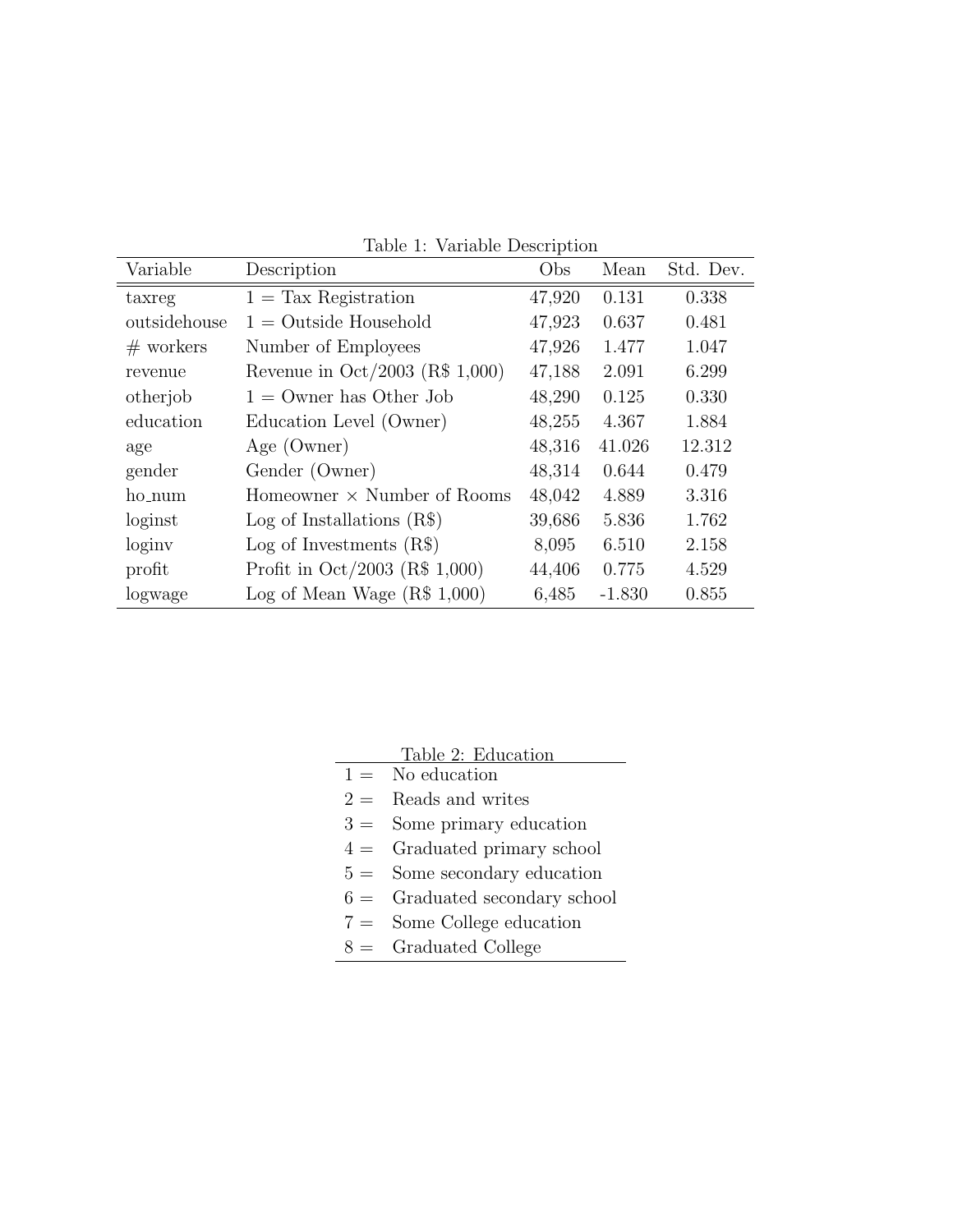|   |        |       | Table 3: Economic Sector                       |
|---|--------|-------|------------------------------------------------|
|   | Freq.  | $\%$  | Description                                    |
| 1 | 5,106  | 10.65 | Transformation and Mineral Extraction Industry |
| 2 | 6,916  | 14.43 | Construction                                   |
| 3 | 14,605 | 30.47 | Retail and Repair Services                     |
| 4 | 4,092  | 8.54  | Lodging and Food Services                      |
| 5 | 4,427  | 9.24  | Transportation and Communications              |
| 6 | 3,106  | 6.48  | Real Estate and Services                       |
| 7 | 2,926  | 6.11  | Education, Health and Social Services          |
| 8 | 4,624  | 9.67  | Other Collective, Social and Personal Services |
| 9 | 2,114  | 4.41  | Other Activities                               |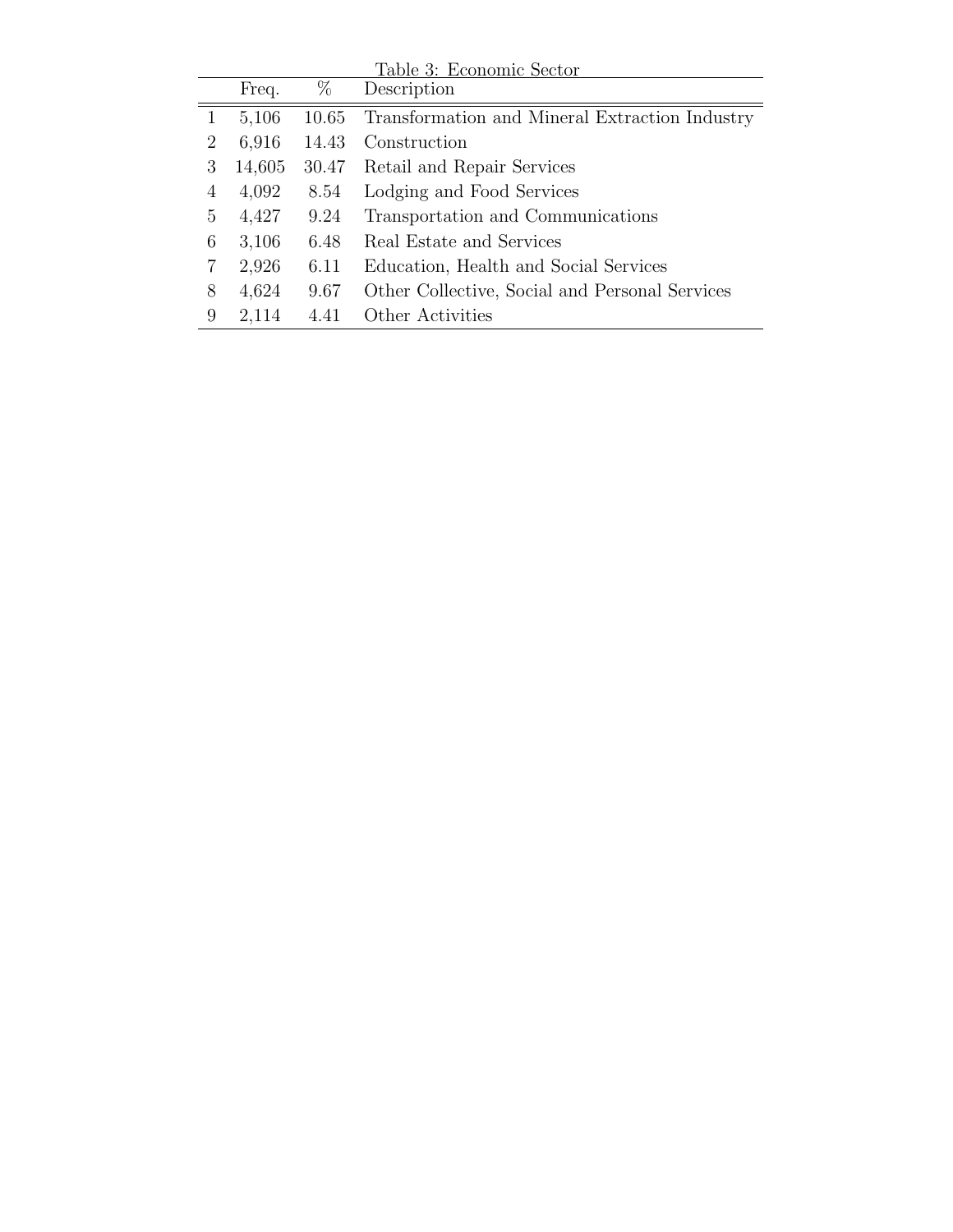| Table 4: Probit Estimates   |             |            |  |  |
|-----------------------------|-------------|------------|--|--|
| Dep. Var. $=$               | Coeff.      | Marg. Eff. |  |  |
| tax reg                     | (Std. Err.) |            |  |  |
| outside hh                  | $0.209**$   | 0.026      |  |  |
|                             | (0.024)     |            |  |  |
| $#$ employees               | $0.492**$   | 0.065      |  |  |
|                             | (0.010)     |            |  |  |
| other job                   | $-0.266**$  | $-0.030$   |  |  |
|                             | (0.033)     |            |  |  |
| education                   | $0.214**$   | 0.028      |  |  |
|                             | (0.006)     |            |  |  |
| age                         | $0.040**$   | 0.005      |  |  |
|                             | (0.004)     |            |  |  |
| age <sup>2</sup>            | $0.000**$   | 0.000      |  |  |
|                             | (0.000)     |            |  |  |
| gender                      | $0.191**$   | 0.024      |  |  |
|                             | (0.020)     |            |  |  |
| homeowner $\times\#$ rooms  | $0.004**$   | 0.004      |  |  |
|                             | (0.003)     |            |  |  |
| <b>ECINF Sector Dummies</b> | Yes         |            |  |  |
| <b>State Dummies</b>        | Yes         |            |  |  |
|                             |             |            |  |  |
| N                           | 47,572      |            |  |  |
| $Pseudo-R2$                 | 0.3333      |            |  |  |

Table  $4$ : Probit Estimate

1. Significance levels : † : 10% ∗ : 5% ∗ \* : 1%

(42) 5,821.09

2. Standard errors clustered by census tract.

 $\chi^2_0$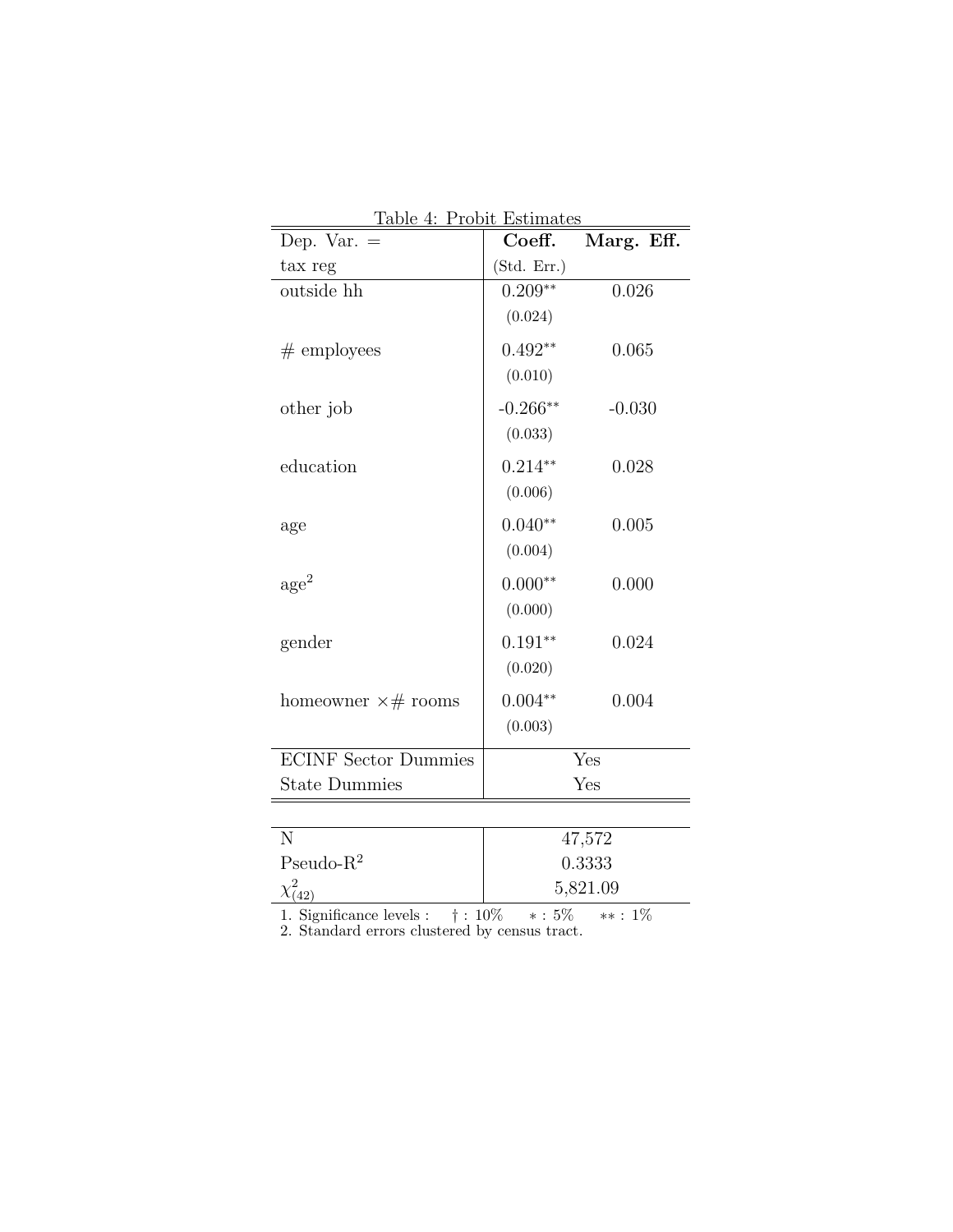| Dep. Var. $=$                              | loginvperworker | loginstperworker | profit             |
|--------------------------------------------|-----------------|------------------|--------------------|
|                                            | Coefficient     | Coefficient      | Coefficient        |
|                                            | (Std. Err.)     | (Std. Err.)      | (Std. Err.)        |
| taxreg                                     | $0.851**$       | $1.195***$       | $0.682**$          |
|                                            | (0.057)         | (0.021)          | (0.137)            |
| outsidehouse                               | $0.254**$       | $0.353**$        | $0.187**$          |
|                                            | (0.046)         | (0.018)          | (0.053)            |
| otherjob                                   | $-0.280**$      | $-0.271**$       | $-0.179^{\dagger}$ |
|                                            | (0.058)         | (0.023)          | (0.100)            |
| education                                  | $0.250**$       | $0.152**$        | $0.179**$          |
|                                            | (0.013)         | (0.005)          | (0.016)            |
| age                                        | $0.032**$       | $0.072**$        | $0.029**$          |
|                                            | (0.010)         | (0.003)          | (0.008)            |
| $\rm age^2$                                | $0.000**$       | $-0.001**$       | $0.000*$           |
|                                            | (0.000)         | (0.000)          | (0.000)            |
| gender                                     | $0.529**$       | $0.401**$        | $0.264**$          |
|                                            | (0.043)         | (0.015)          | (0.044)            |
| ho_num                                     | $0.030**$       | $0.024**$        | $0.017*$           |
|                                            | (0.006)         | (0.002)          | (0.008)            |
| n_worker                                   |                 |                  | $0.409**$          |
|                                            |                 |                  | (0.054)            |
|                                            |                 |                  |                    |
| ${\rm N}$                                  | 8,038           | 39,412           | 44,087             |
| $\mathbf{R}^2$                             | 0.301           | 0.284            | 0.038              |
| $\boldsymbol{\mathrm{F}}$<br>$(42, \cdot)$ | 69.06           | 296.51           | 20.91              |

Table 5: Investment, Installations and Profits

1. Significance levels : † : 10% ∗ : 5% ∗∗ : 1%

2. The regressions also control for state and sector.

3. Standard errors are clustered by census tract.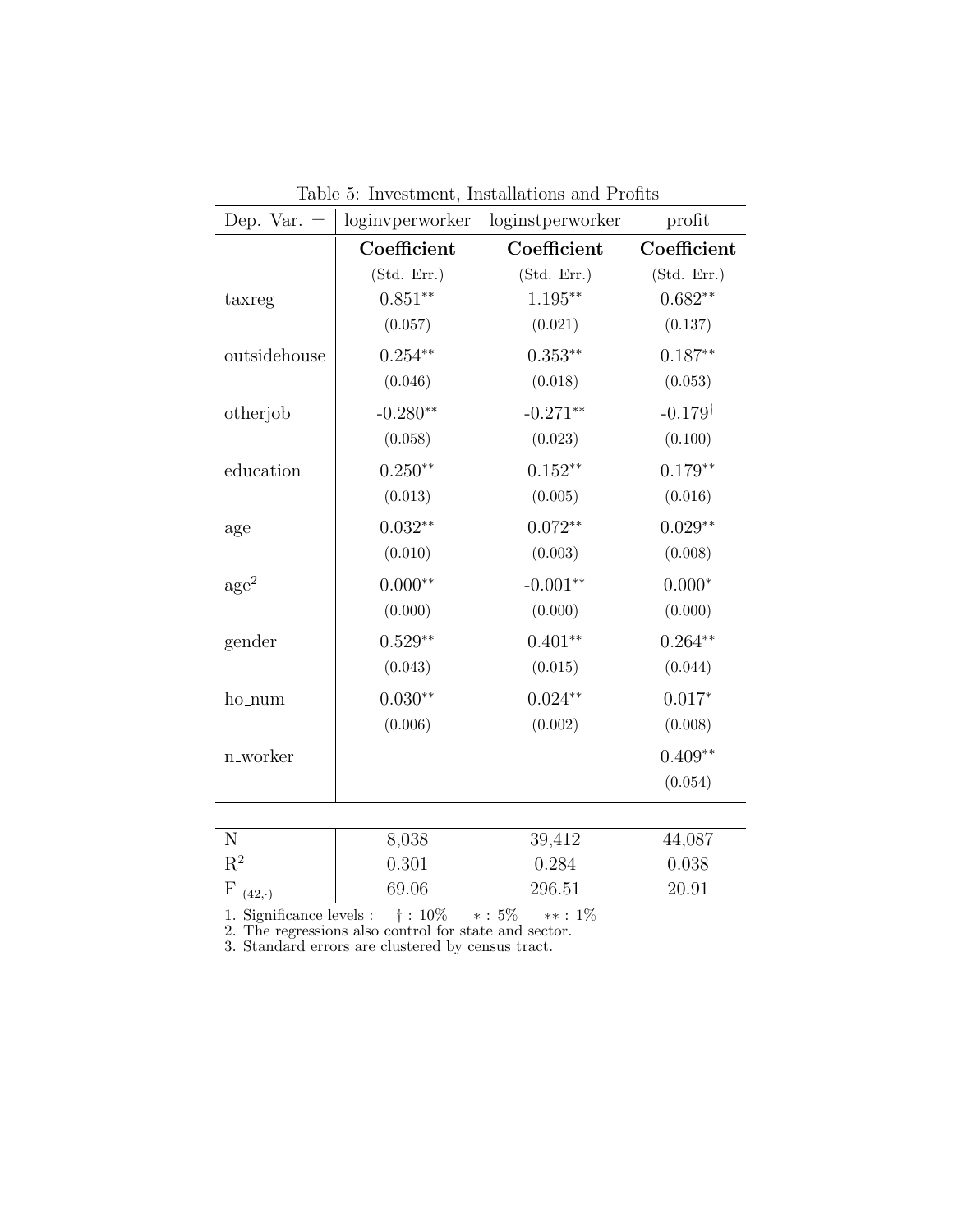|                                        | Coefficient                      | Coefficient |
|----------------------------------------|----------------------------------|-------------|
|                                        | (Std. Err.)                      | (Std. Err.) |
| $\xi_2$                                | $2.033**$                        | $0.487**$   |
|                                        | (0.091)                          | (0.045)     |
| education                              | $0.017**$                        | $0.015**$   |
|                                        | (0.001)                          | (0.003)     |
| other job                              | $0.011*$                         | $-0.012$    |
|                                        | (0.005)                          | (0.013)     |
| age                                    | $0.009**$                        | $0.022**$   |
|                                        | (0.001)                          | (0.002)     |
| $\rm age^2$                            | $-0.000**$                       | $-0.000**$  |
|                                        | (0.000)                          | (0.000)     |
| gender                                 | $0.020**$                        | 0.160       |
|                                        | (0.004)                          | (0.010)     |
| outsidehouse                           |                                  | 0.002       |
|                                        |                                  | (0.001)     |
| ho_num                                 |                                  | 0.004       |
|                                        |                                  | (0.008)     |
| logwage                                |                                  | $0.081**$   |
|                                        |                                  | (0.014)     |
| <b>Sector Dummies</b>                  | Yes                              | Yes         |
| <b>State Dummies</b>                   | Yes                              | Yes         |
| $\mathrm{Min}(\mathbf{z}'\hat{\beta})$ | 0.013                            | 0.015       |
| N                                      | 47,841                           | 6,430       |
| $\mathbf{R}^2$                         | 0.4217                           | 0.8597      |
| Significance levels :                  | $\dagger:10\%$<br>$\ast$ : $5\%$ | $**: 1\%$   |

Table 6: Log of Number of Workers (= Dep. Var.)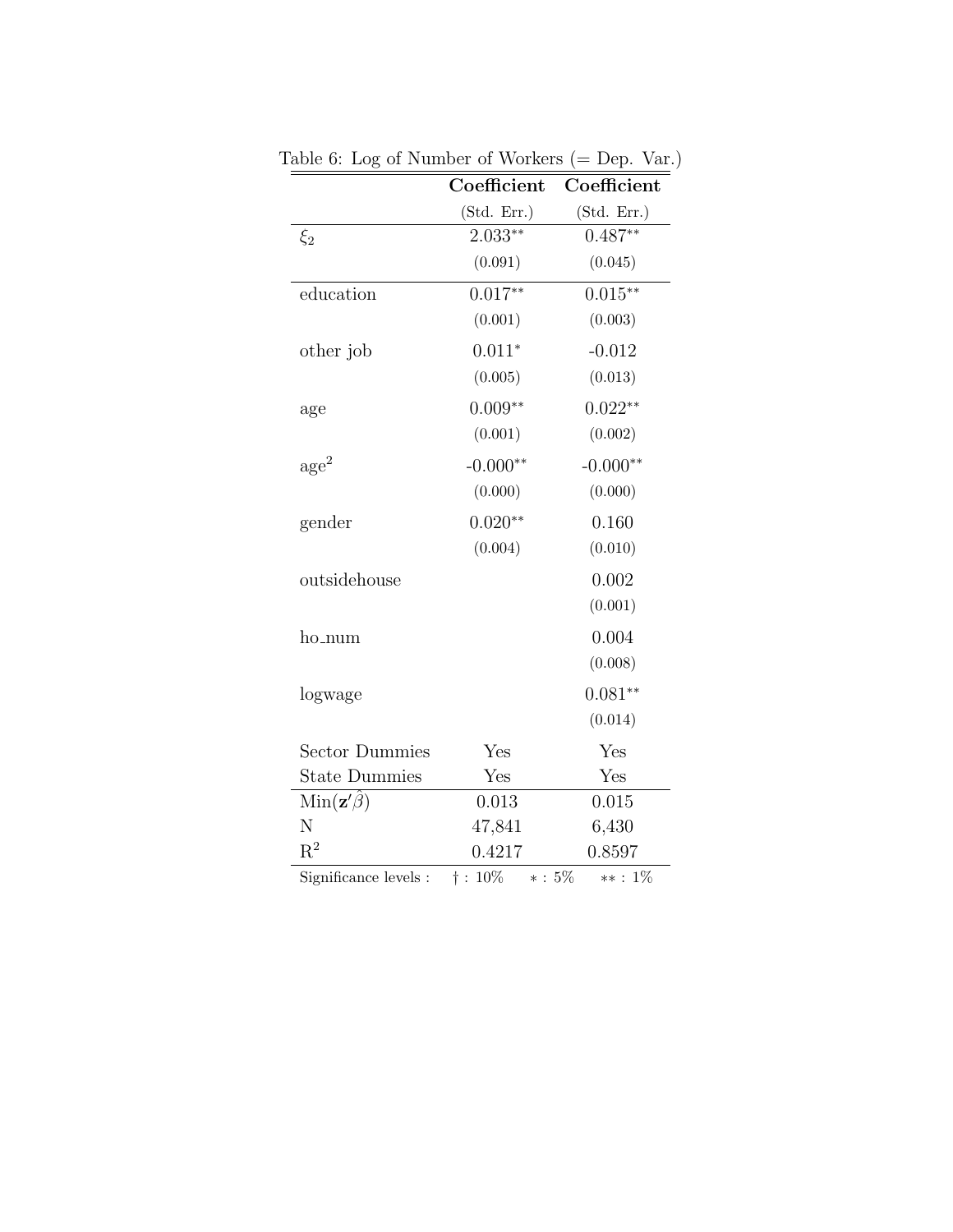

Figure 1: Equilibrium Cutoff Points